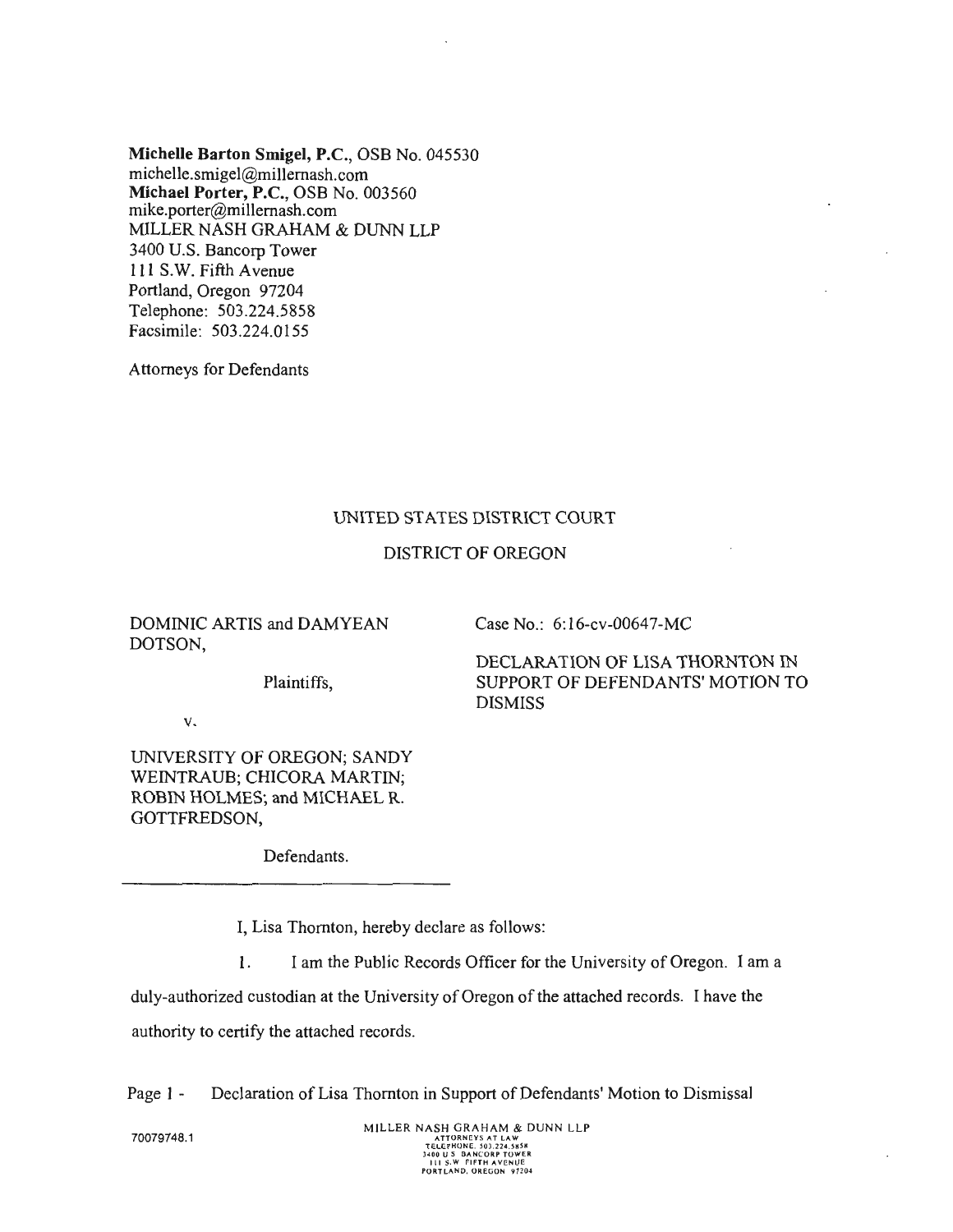2. The attached records are true copies of the records and were created at or near the time of the act, condition, or event described or referred to in them.

3. The attached records were prepared or received and kept by the University of Oregon, or persons acting under its control, in the ordinary course of regularly conducted business.

4. Attached as Exhibit A arc copies of plaintiffs' signed scholarships.

5. Attached as Exhibit B is a copy of the text of President Gottfredson's public statement made on May 9, 2014.

6. Attached as Exhibit C is a copy of an e-mail sent by Greg Veralrud to Douglas Park on or around May 28, 2014, and a copy of a "Special Choice Resolution Form" signed by Damyean Dotson dated June 19, 2014.

7. Attached as Exhibit D are copies of hearing decision letters from Sandy Weintraub to plaintiff Dominic Artis (with the subject "Regarding Case: 00516-003- 2014") and to plaintiffDamyean Dotson (with the subject "Regarding Case: 00516-001-2014"), dated June 20, 20 14.

8. Attached as Exhibit L are redacted copies of Artis's and Dotson's "Tort Claims Notices" dated October 8, 2014, and October 9, 2014, respectively.

Pursuant to 28 U.S.C.  $\S$  1746, I declare under penalty of perjury that the foregoing is true and correct.

EXECUTED on this  $\frac{1}{2}$  day of May, 2016, in Eugene, Oregon.

iisa Thornton

Page 2 - Declaration of Lisa Thornton in Support of Defendants' Motion to Dismiss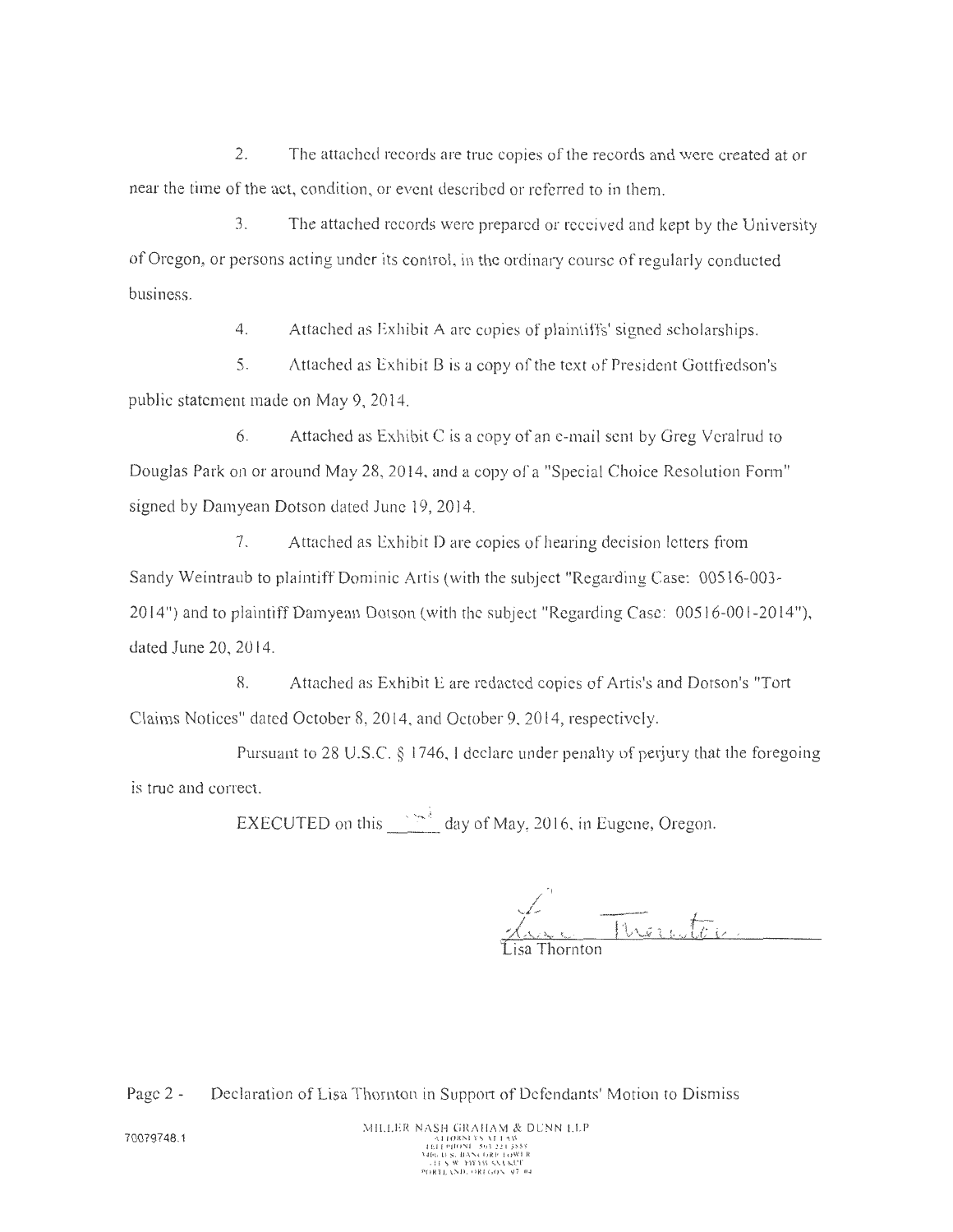29 May 2013



Dominic Artis

**REDACTED** 

Dear Dominic:

This letter is to officially notify you that your University of Oregon athletic scholarship was renewed for the 2013-2014 academic year. Renewal is contingent upon normal academic progress towards graduation and continued eligibility as mandated by NCAA and Pac-12 regulations. Your athletic scholarship will be as follows:

# Full athletic scholarship consisting of tuition and compulsory fees, a subsistence grant covering the cost of room and board at campus rates, and the provision of required course-related books.

If you receive other countable aid that increases the value of the equivalency (listed above) counting toward NCAA team financial aid limitations, your athletics scholarship or other countable aid may be reduced or cancelled to maintain compliance with applicable NCAA regulations. If your athletics aid is less than the amount of your other countable aid, you may decline your athletics aid.

Failure to adhere to University of Oregon, Athletic Department, or team rules may result in immediate termination of athletics aid. NCAA Bylaw provisions applicable to your acceptance and retention of financial assistance are cited on the reverse side of this letter.

Best wishes for an upcoming successful year.

Cordially,

Muito

Rob Mullens Director of Athletics

James Brov

**James Brooks** Director of Financial Aid

 $\mathcal{L}_{\text{max}}$ 

in a thinking and as the property of the many company of the many and as well as a part of the company of the

**DAVIS ANNUA** 

By signing and dating below, 1, the individual this letter is addressing, hereby acknowledge both 1) receipt of this written notification on the date below and prior to July 1, 2013 and 2) my understanding of the status of my athletics aid at the University of Oregon for the 2013-14 academic year. Date:  $\left( \frac{\partial}{\partial \theta} \right)$ Signature: Len Casanova Athletic Center • 2727 Leo Harris Parkway • Eugene, Oregon 97401 8833 • (541) 346-4481 Fax (541) 346-5031

 $\rightarrow$   $\lambda$ 

 $\mathcal{L}$ 

 $\mathcal{L}$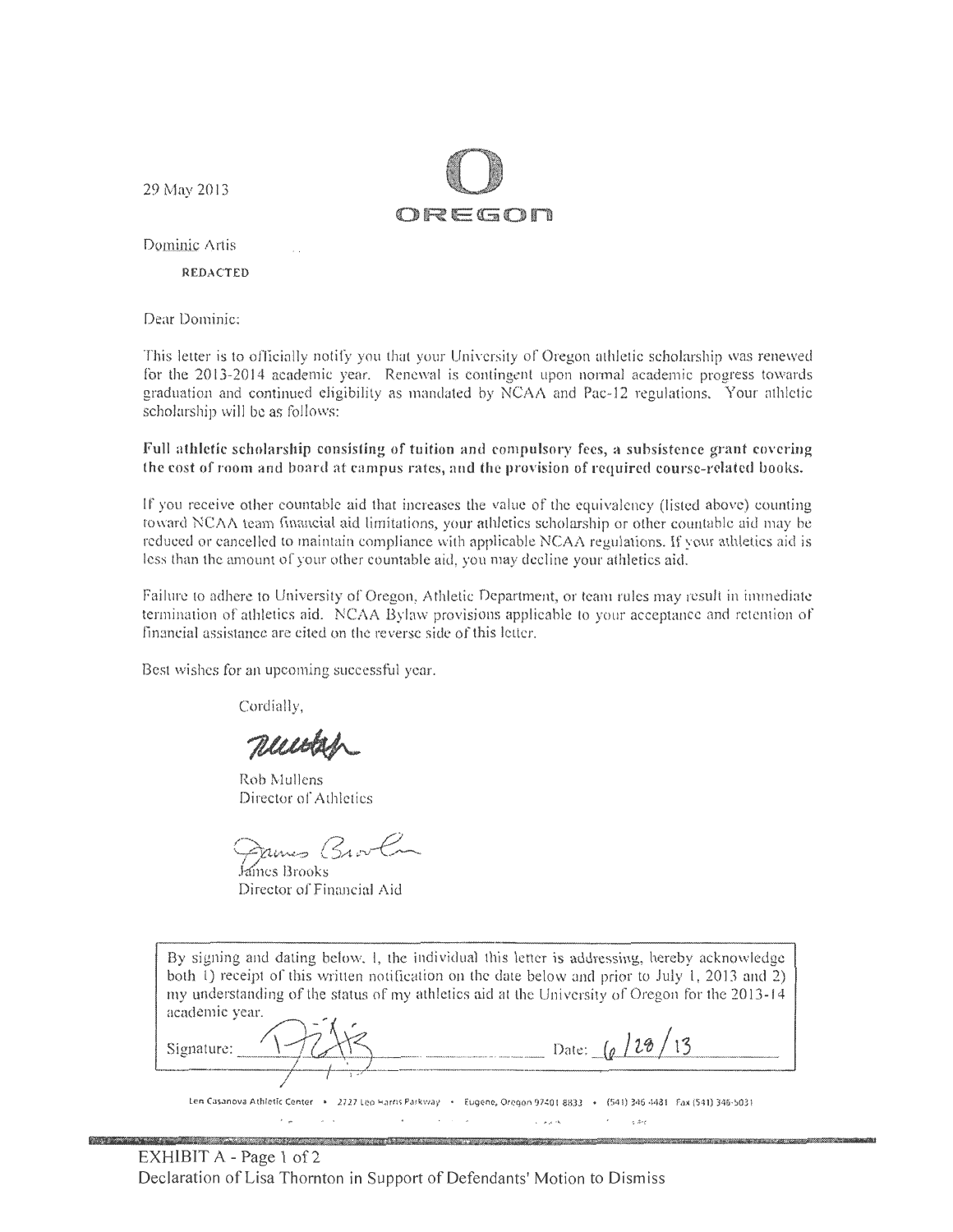29 May 2013



Damyean Dotson

**REDACTED** 

Dear Damyean:

This letter is to officially notify you that your University of Oregon athletic scholarship was renewed for the 2013-2014 academic year. Renewal is contingent upon normal academic progress towards graduation and continued eligibility as mandated by NCAA and Pac-12 regulations. Your athletic scholarship will be as follows:

Full athletic scholarship consisting of tuition and compulsory fees, a subsistence grant covering the cost of room and board at campus rates, and the provision of required course-related books.

If you receive other countable aid that increases the value of the equivalency (listed above) counting toward NCAA team financial aid limitations, your athletics scholarship or other countable aid may be reduced or cancelled to maintain compliance with applicable NCAA regulations. If your athletics aid is less than the amount of your other countable aid, you may decline your athletics aid.

Failure to adhere to University of Oregon, Athletic Department, or team rules may result in immediate termination of athletics aid. NCAA Bylaw provisions applicable to your acceptance and retention of financial assistance are cited on the reverse side of this letter.

Best wishes for an upcoming successful year.

Cordially.

nuuta

Rob Mullens Director of Athletics

James Brook

Mmes Brooks Director of Financial Aid

By signing and dating below, I, the individual this letter is addressing, hereby acknowledge both 1) receipt of this written notification on the date below and prior to July 1, 2013 and 2) my understanding of the status of my athletics aid at the University of Oregon for the 2013-14 academic year.

Signature

 $_{\text{Date:}}$  6-26-13

Len Casanova Athletic Center (+ 2\*\*2\*e) Harris Packway (+ Eugen) Or don 9x40 -8873 (+ /541) 346-4421 Eax (541) 346-94-1 de maler in Ingland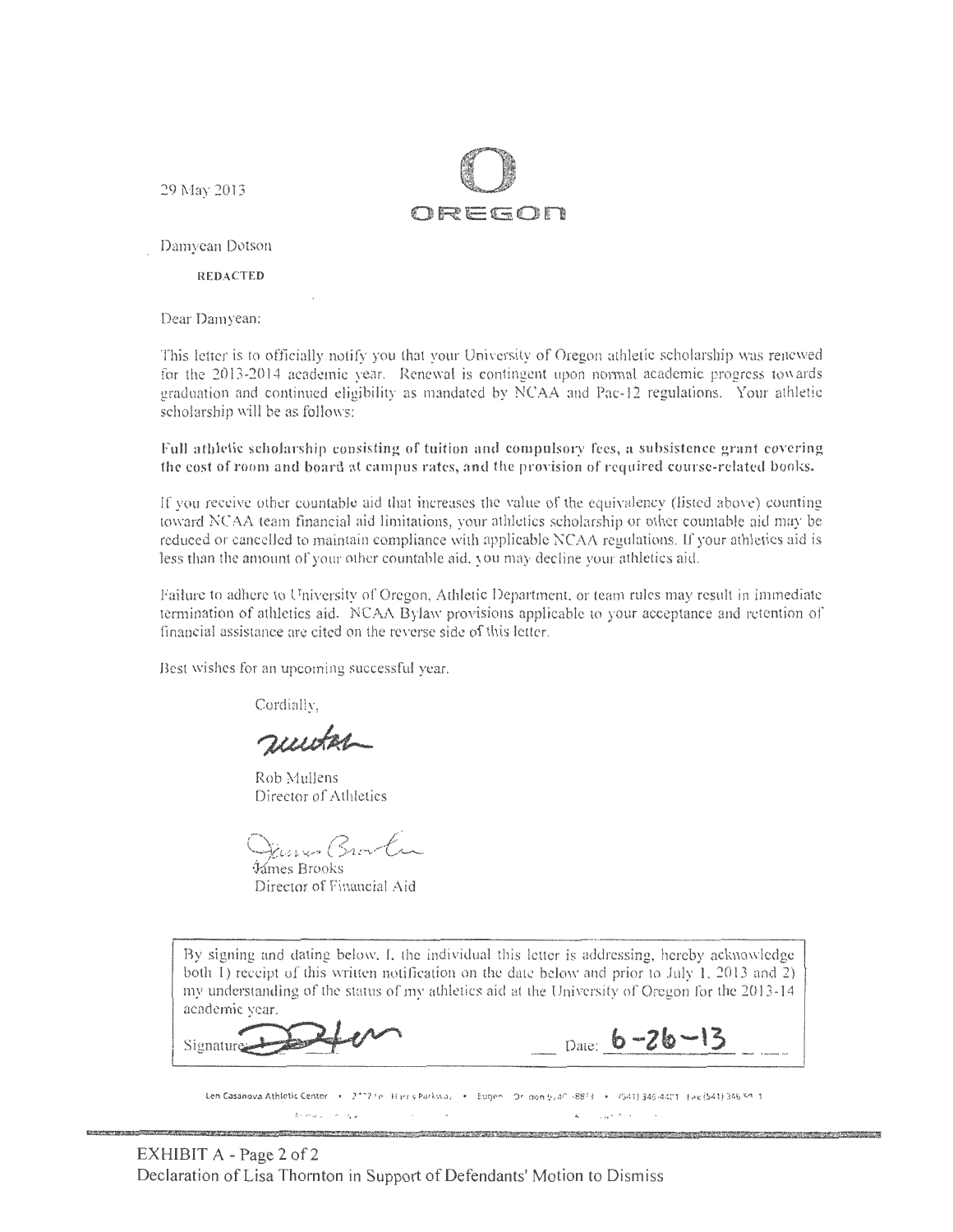# The Office of the Pi sident

# President Gottfredson's statement to media regarding sexual violence

President Gc\* ( dson made the fullowing statem int at a press conference on the University of Oregon campus allud for 11:00 a. PPT or. Friday Allay 9, 2014. Full text of the president's remarks is below.

Error setting up player: Missing license key



Sexual villionne lashard in right in ranning music or ace on our campus or anywhere in our community. Non . . . . . .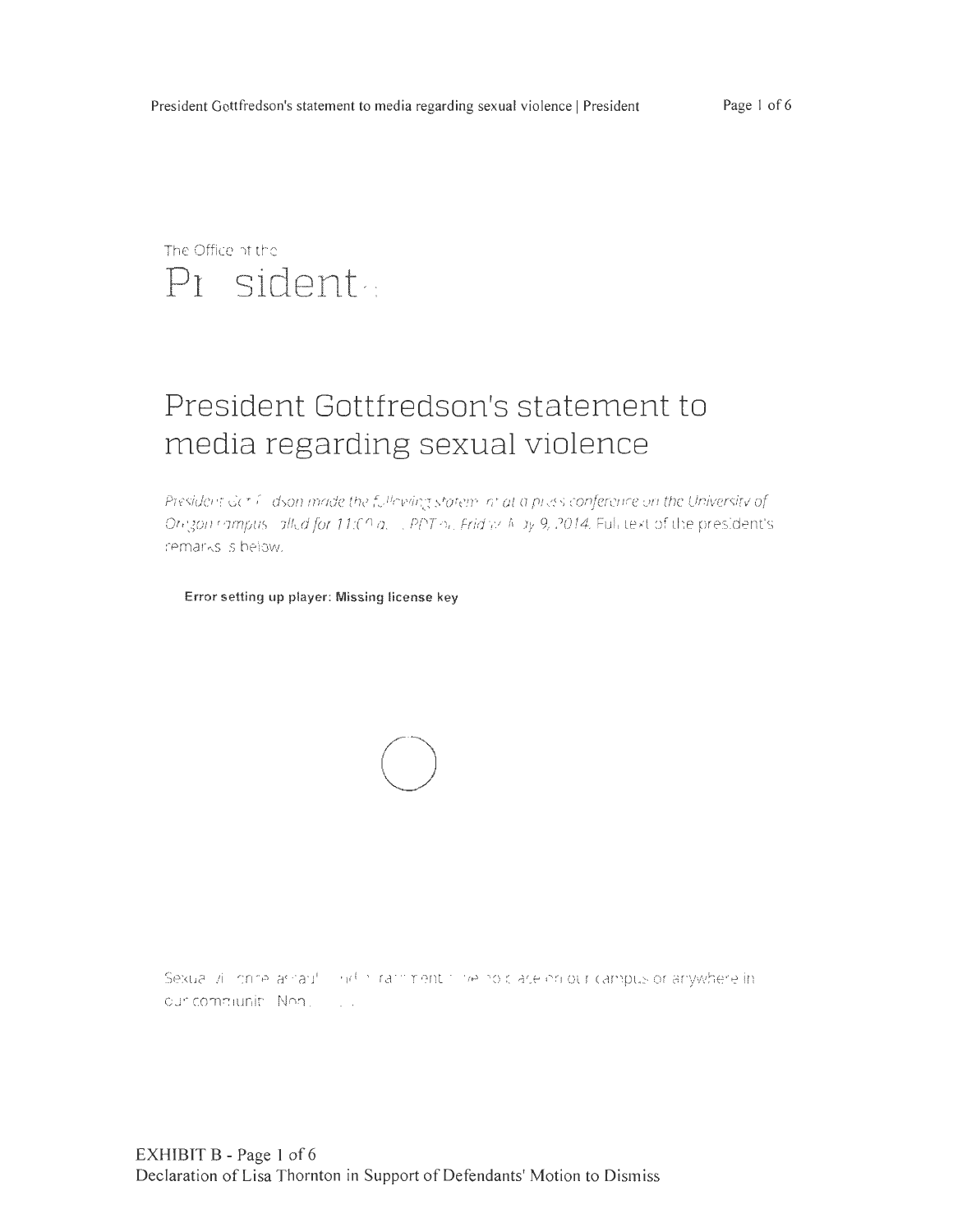The type of behavior in the police report released this week is utterly unacceptable and will not be tolerated.

I understand and empathize with the outrage people feel - as a father, I was appalled at what I read. As president of this university, I am angry and disappointed over this profoundly disturbing incident.

As you know, there are many details of this case that we cannot talk about. We can not discuss the specifics of this case, or any other case involving students. I know it's frustrating, and we would like to say more, but we are not going to violate the laws that are in place to protect students' privacy or the rights of our students - especially the survivor.

Here is what I can tell you:

- When the university was made aware of the incident, we immediately began our investigation and activated our established process of support and service. Immediately.
- · We cooperated completely with law enforcement. The Eugene Police Department requested we not do anything that might hinder their criminal investigation-including suspending players or not playing them in a game. We complied fully with that request, and appropriately so.
- · That does not mean we did nothing during that time. It simply means that we refrained, at the request of Eugene Police, from doing anything that might have alerted the persons the police told us not to alert to the investigation. Throughout, we continued to follow other steps of our regular process of investigation, and to provide support services, as we do for all such matters.
- We received the police report on April 24. That enabled us to take action without jeopardizing a criminal investigation. Not all actions the university takes are disclosable. However, working with the UO Athletic Department, we took the following action: The three student-athletes were suspended. They will not be playing basketball at Oregon again.
- . We have, and we will continue, to pursue all appropriate action in this case. We have clear, established policies and protocols that we follow in all such cases.
- · When and If we can share additional information. Fassure you we will.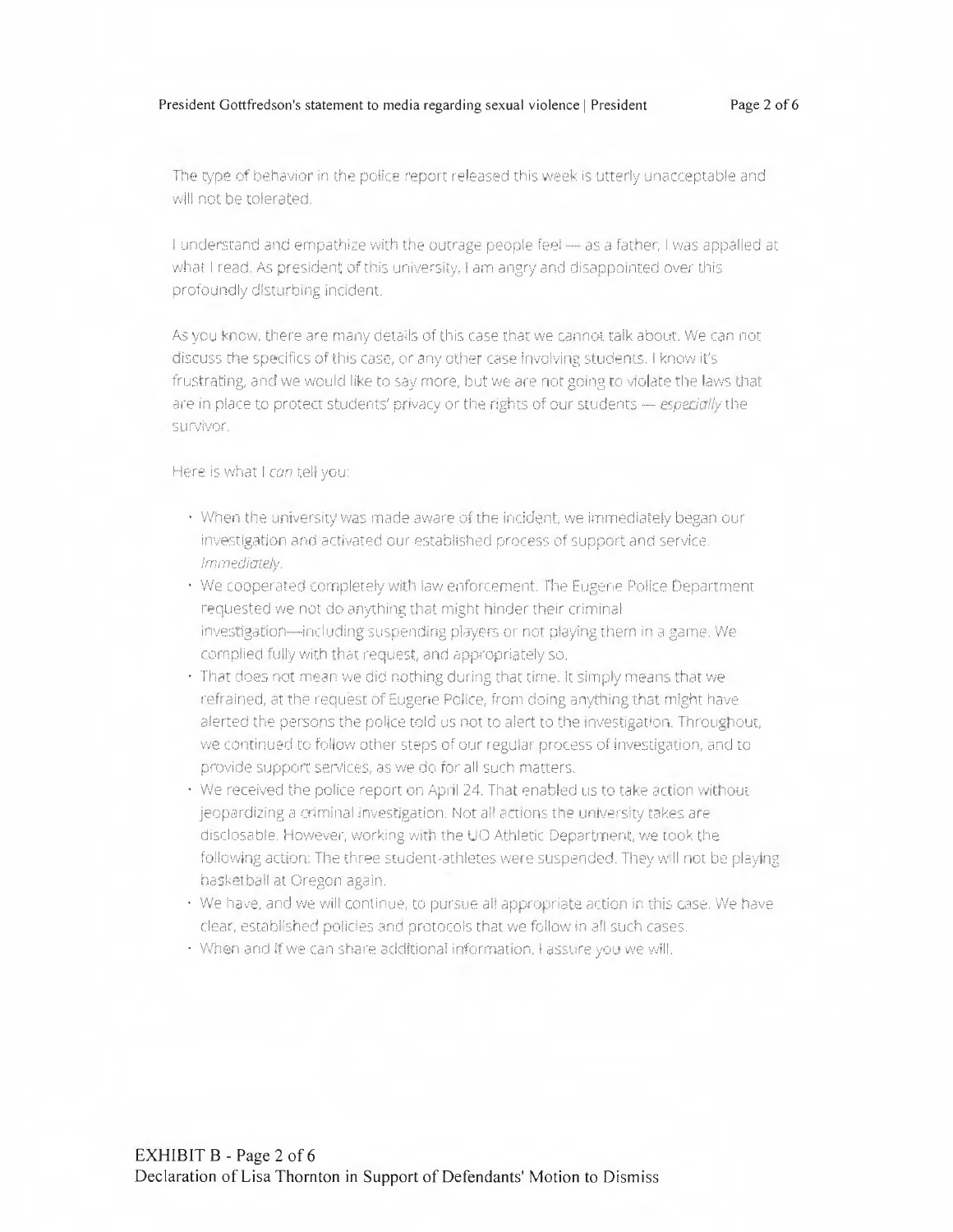In the meantime, it is my great hope that we, as a university community, will take this opportunity to address the broader issues of sexual violence and harassment directly, openly, and decisively.

As a community, we need to engage in frank, productive discussions that will help eradicate such violence from our campus. Because even one instance of sexual assault in our community is too many.

Over the past few days, I have talked with students all across campus, to hear their feelings and concerns. Yesterday, I met with faculty members of the UO Coalition to End-Sexual Violence, to gain their perspective and talk about how the campus can most effectively work together to end sexual violence in our community.

We have great expertise on our faculty, and we will draw on that and turn to them to help improve our response, support, and prevention practices.

We have a student body of caring, conscientious young people who want a safe and respectful community.

We will do whatever it takes to create a safe, secure environment for all our students, and foster a culture of respect and shared values on our campus. Our university will not tolerate behavior that runs counter to these values.

I am encouraged by the attention the problem of sexual assault on college campuses has received recently on a national level, as outlined in the recent report. (http://www.whitehouse.gov/sites/president2.uoregon.edu/files/docs/report\_0.pdf) from the White House Task Force to Protect Students from Sexual Assault. This is an important step toward the kinds of deep cultural change that must take place to stop such violence on our campuses.

But the actions taking place nationally are not nearly enough. We must address this problem here on our own campus and within our own community. We must take this opportunity to rise above the fray and become leaders in the fight to eradicate sexual violence from college campuses, beginning with our own.

Last fall, we commissioned an external review of our sexual misconduct policies and protocols, and we have already implemented or are in the process of implementing all of the recommendations of that report (http://vpsa.uoregon.edu/wp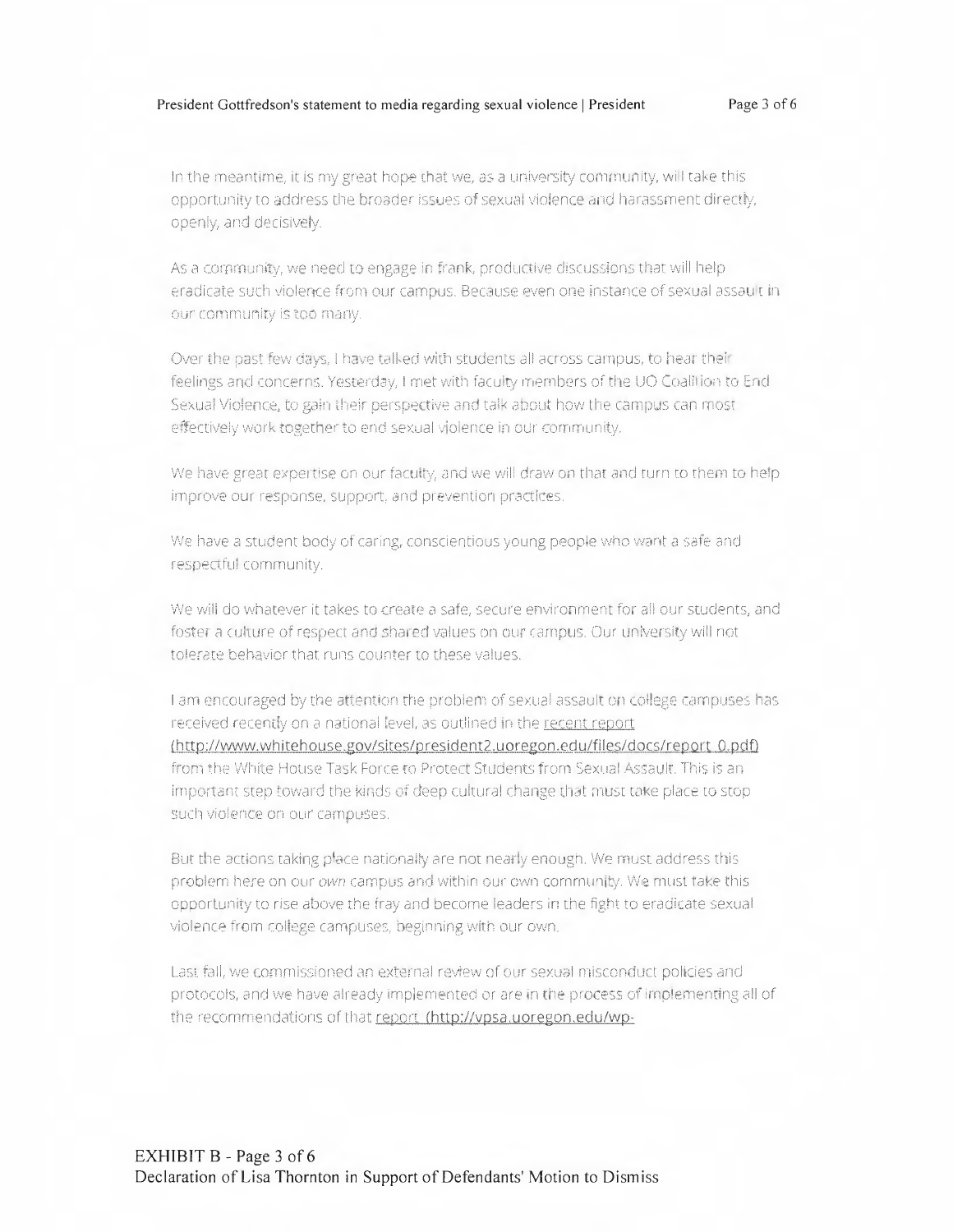content/uploads/2014/05/Independent-Review-Sexual-Violence-Policies-and-Procedures.pdf)including adding staff to support students who have experienced sexual violence. We have that report available for you.

Next week. I will announce details of an additional independent review I have ordered jointly with our Athletic Director and Vice President for Student Affairs to examine our practices for preventing and responding to sexual violence. We will appoint an independent panel, whose charge will include an examination of our athletic department's recruitment practices, and a campus climate survey to learn more about the culture of our own campus community when it comes to sexual violence and harassment.

Our students' safety and security is our top priority. We have strong policies and protocols in place, and we are working to make them stronger still.

Until we have a campus where every individual feels safe, where everyone is respected, and where no instance of sexual violence is tolerated, we will not consider it good enough.

This is a difficult time for our community, especially for those whose lives have been directly affected by sexual violence. As a university, we will take this time as an opportunity to make our campus safer, our community stronger, and our intolerance of sexual violence in any form clear and unequivocal.

CAMPUS

**RESOURCES**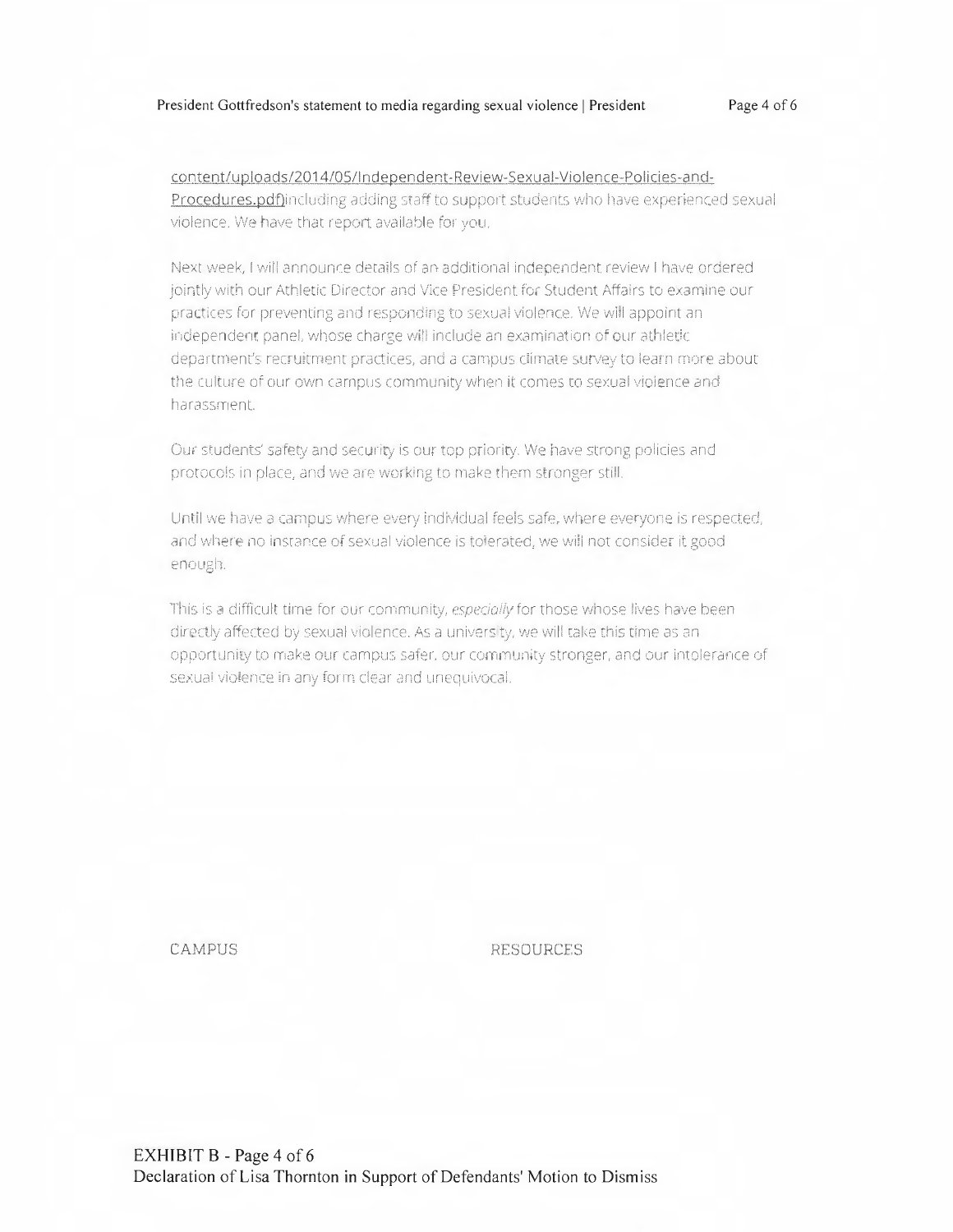| News $[http://around.uoregon.edu/]$               | Wehmail                              |
|---------------------------------------------------|--------------------------------------|
| Events $[http://calendar.uoregon.edu/]$           | (https://webmail.uoregon.edu/)       |
| Maps $\binom{7}{10}$ regoned $\binom{1}{10}$ maps | Canvas (https://canvas.uoregon.edu/) |
| Directions ("uoregon.edu" directions)             | Duckweb                              |
| Clase S. hedule                                   | (https://duckweb.uoregon.edu/)       |
| (http: c'asses.uoregon.edu/)                      | F id People                          |
| Academic Calendar                                 | ("uoregon.edu/findpeople)            |
|                                                   |                                      |

(http://registranuoregon.edu/calendars/ac.addomingex(//uoregon.edu/azindex)

UO Libranes

(http://library.uoregon.edu/)

# RELATED RESOURCES

Powering the State's Economy (http://uoregon.edu/impact) UO's Distinguished Scholars (http://distinguishedscholars.uoregon.edu/node/10) Research and Innovation (http://research.uoregon.edu/) Office of the Provost (http://provost.uoregon.edu/) UO Experts (https://uonews.uoregon.edu/oregon-experts)

Contact Us (/contact-us)

Office of the President 1226 Univ ity of Oregon Eugene, OR 97403-1226

P: 541-346-3036 F. 541-346-3017

pres à uoregoniedu (mailtorpres a uoregoniedu).

CAREERS (HTTP://HR.UQREGON.EDU/JOBS/AVAILABLE-POSITIONS)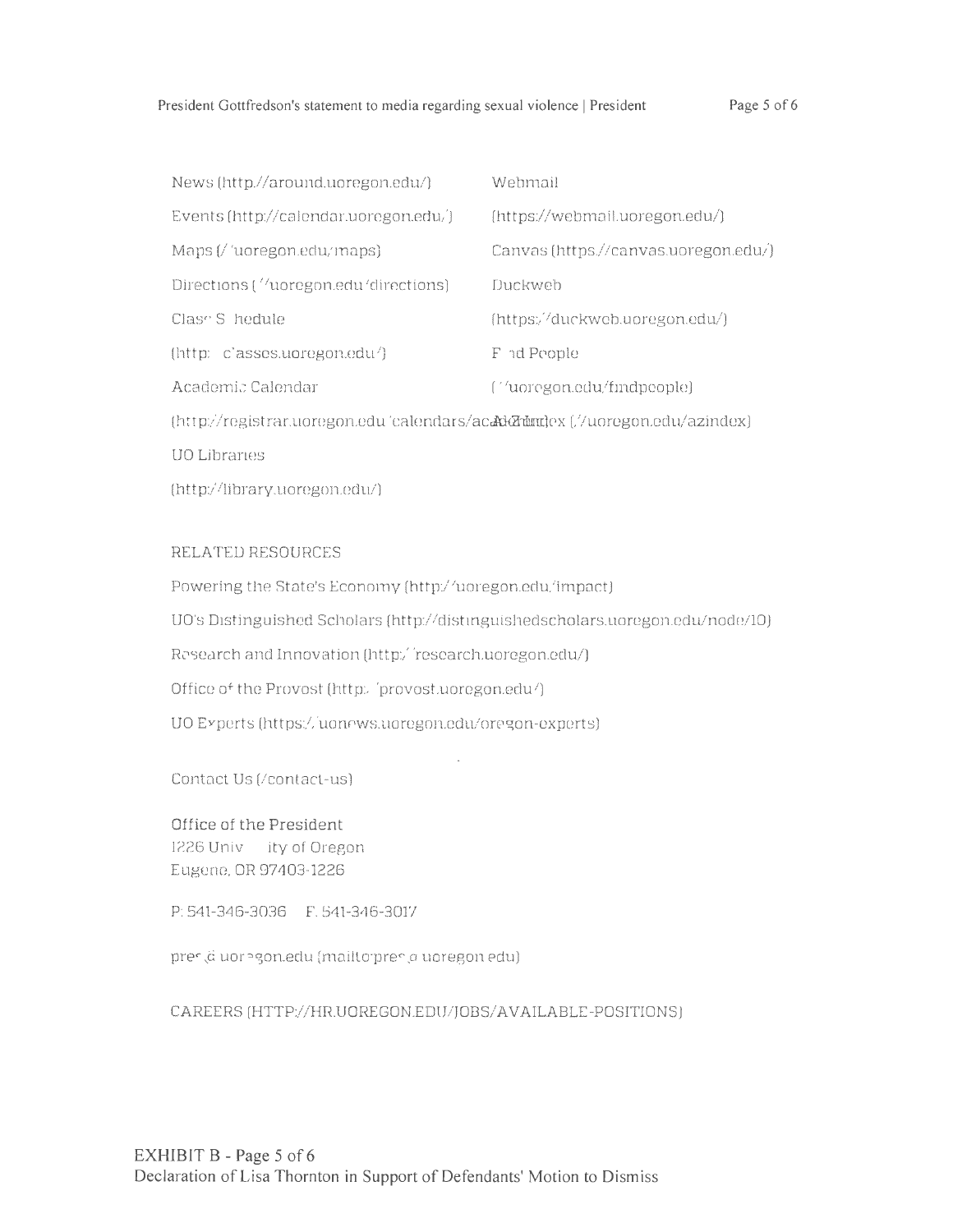Page 6 of 6

# PRIVACY POLICY (HTTP://REGISTRAR.UOREGON EDU/RECORDS-PRIVACY) ABOUT (HTTP://UOREGON.EDU 'ABOUT) FIND PEOPLE (HTTP://UOREGON.EDU FINDPEOPLE/)

(HTTP. '/UOREGON.EDU)

## © UNIVERSITY OF OREGON (HTTP://UOREGON.EDU). ALL RIGHTS RESERVED.

UO (University of Oregor) prohibits discrimination on the basis of race, color sex inational or ethnic origin, age religion mantal status disability, veteran status, sexi al orientation, gender identity, and gender expression in all programs, activities and employment practices as required by Title IX other applicable laws, and policies. Retaliation is prohibited by UO (University of Cregon) policy. Questions may be referred to the Tille IX Coordinator. Office of Affirmalive Action and Equal Opportunity or to the Office for Civil Rights. Contact information, re- ted polinies, and complaint procedures are list if on the statement of non-discrimination (http://studentlife.uoregon.edu/nondiscrimination)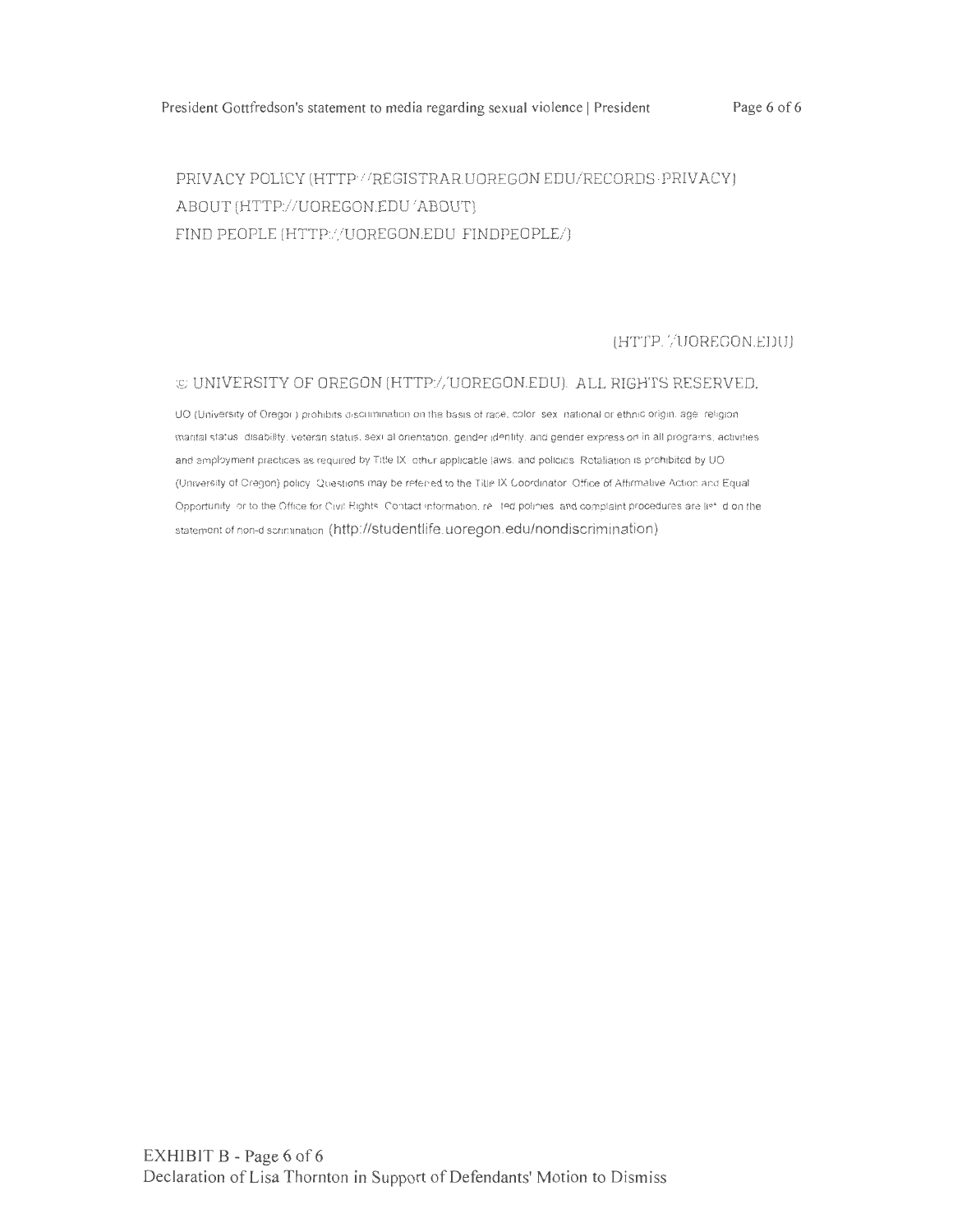**From:** [veralrud@oregonattorney.com](mailto:veralrud@oregonattorney.com) Sent: Wednesday, May 28, 2014 11:58 AM **To:** Douglas Park **Subject:** Student Conduct Matter-Dominic Artis

Doug-

Mr. Artis agrees to proceed with the decision made by the university's neutral administrator rather than by panel, with the conditions set forth in your earlier offer. I understand the university has been trying to get the recording we've been discussing and would request those efforts continue for use in the decision making process. More on that later, but for now the panel hearing for Friday can be taken off as to Mr. Artis. I understand Mr.  $_{\rm TFD}^{\rm C}$ has made a similar decision. Regards, Greg Veralrud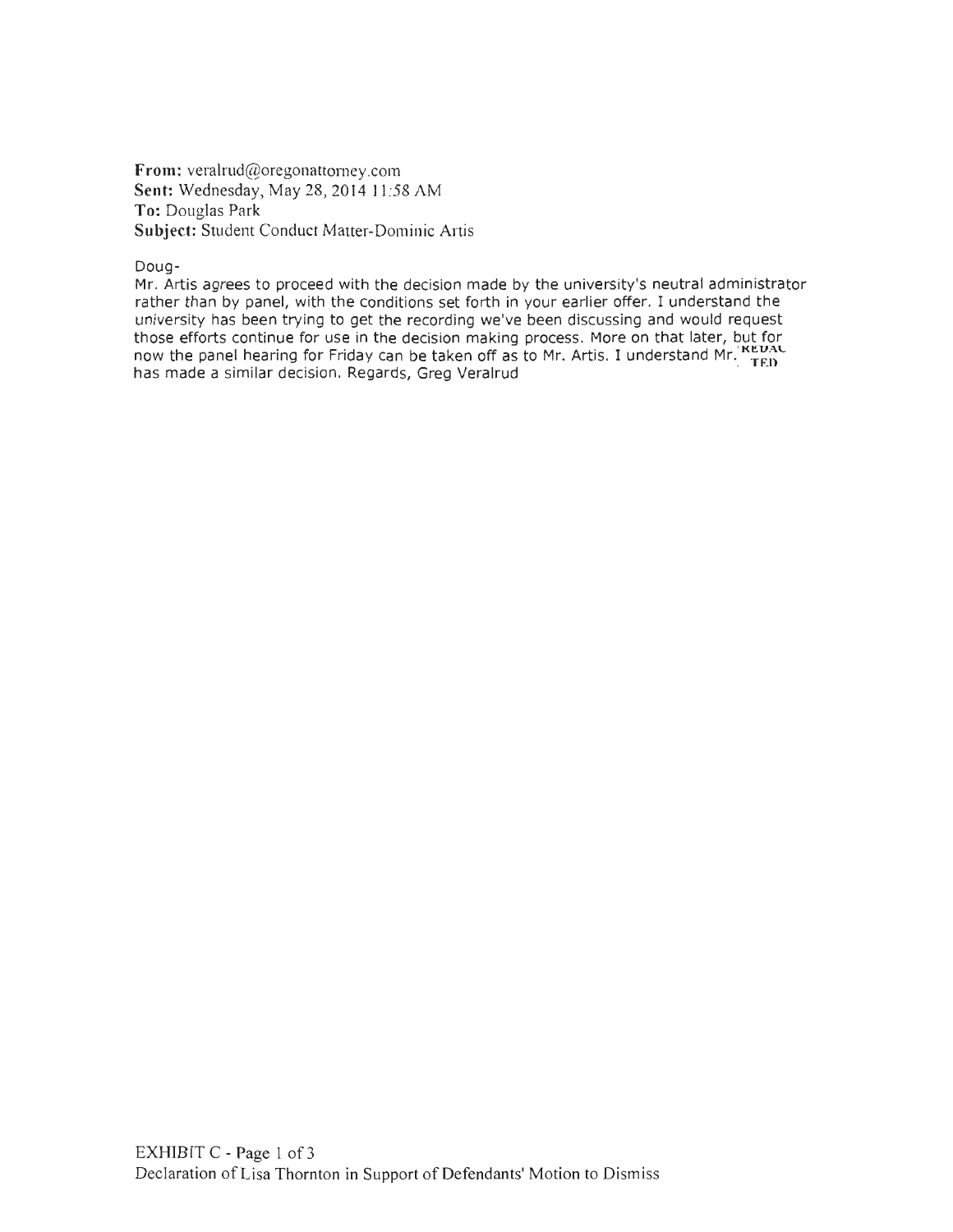### SPECIAL CHOICE OF RESOLUTION FORM

Student Conduct and Community Standards University of Oregon

Student Name: Damyean DaKethe Dotson Student ID#: REDACTED Incident Date: March 09, 2014 Case Number: 00516-001-2014 Description: You engaged in sexual acts with a fellow student without explicit<br>consent

 $~\sim~$   $~\sim~$   $~\sim~$   $~\sim~$   $~\sim~$   $~\sim~$   $~\sim$   $~\sim$   $~\sim$   $~\sim$   $~\sim$   $~\sim$   $~\sim$   $~\sim$   $~\sim$   $~\sim$   $~\sim$   $~\sim$   $~\sim$   $~\sim$   $~\sim$   $~\sim$   $~\sim$   $~\sim$   $~\sim$   $~\sim$   $~\sim$   $~\sim$   $~\sim$   $~\sim$   $~\sim$   $~\sim$   $~\sim$   $~\sim$   $~\sim$   $~\sim$ 

Summary of Alleged Violations:

1. Sexual Misconduct : Oregon Administrative Rule 571-021-0120(3)(h) Sexual Misconduct. A mission of the Student Conduct Code is to encourage good decision-making, personal integrity, and interpersonal behavior that Is cooperative rather than coercive and that respects the rights of others, Sexual misconduct violates these values, and is committed when a student engages in sexual behavior described in OAR 571-021-0105(30), OAR 571-021 -0105(30) "Sexual Misconduct" means: (a) Unwanted Penetration is Penetration of another person, or causing the Penetration of another person, when one: (A) Does not first obtain Explicit Consent from that person; or (B) Knows or should have known the person was incapable of consent by reason of Mental Disorder, Mental Incapacitation, or Physical Helplessness. (b) Nonconsensual personal contact occurs when a student subjects another person to contact of a sexual nature when a reasonable person would know that such contact would cause emotional distress: (A) Without having first obtained Explicit Consent; or (B) When he or she knows or should have known the person was incapable of consent by reason of Mental Disorder, Mental Incapacitation. or Physical Helplessness. (c) Sexual advances, requests for sexual favors, and other verbal or physical conduct of a sexual nature that interferes with work or academic performance because it has created an Intimidating, hostile, or degrading environment and would have such an.effect on a reasonable person of the alleged complainant's status when the conduct ls unwelcome and sufficiently severe or pervasive that it deprives that person of benefits of the University's educational environment.

Students accused of violating the Student Conduct Code have a choice of how they can have their case heard. Sign below ONE choice: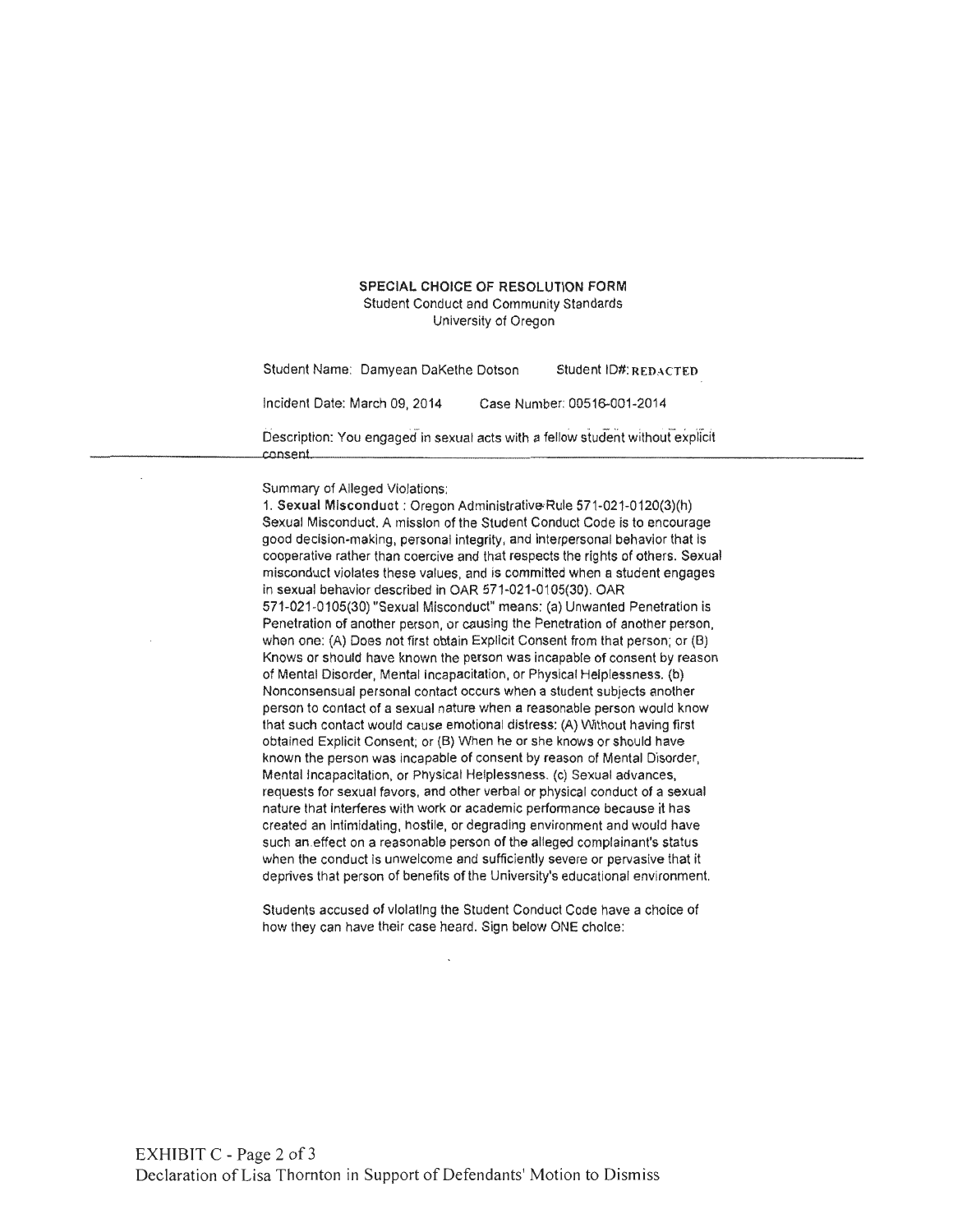1. Special Administrative Conference: This option is a hearing with an administrator. If you select this option, the hearing can take place immediately afterward. In this type of hearing, the full range of sanctions are possible. All decisions made are final; you cannot appeal. Also, during this type of hearing, the administrator may refer you to the Restorative Justice program or Conflict Resolution Services in addition to or in substitution of sanctions.

I affirm I have had the opportunity to consult with an adviser of my choosing. I also understand that by waiving my right to a panel hearing, I give up the right to have the accuser at the hearing with me. I agree to waive my right to an appeal, and I give permission for the Director of Student Conduct and Community Standards or his designee, to choose from the full range of University sanctions if he or the designee finds me responsible. These include suspension, **Second Contract on the state of the state on my academic** Finding of cade violation - unspectfuld transcript.

Signing below confirms the choice of a special administrative hearing and above affirmation.

Signature: ( Date:  $6 - 19 - 14$ 

2. Panel Hearing: This option is a hearing with a panel made up of a mixture of four to five students, staff, and faculty. If you select this option, a hearing time will be set 21-30 days later (or longer depending on term breaks and the discretion of the Director of SCCS). In this type of hearing, all University sanctions are possible, including suspension, expulsion, and negative notation on the transcript. You or the complainant may appeal the Panel's decision on the limited bases allowed by the Student Conduct Code.

Signature:

Date:

Students may have an advisor present with them during the hearing, but it is not required. Indicate your advisor situation with initials:

1. I am not here with an advisor nor do I wish to have one.

2. I am here with an advisor: The contract of the contract of the contract of the contract of the contract of the contract of the contract of the contract of the contract of the contract of the contract of the contract of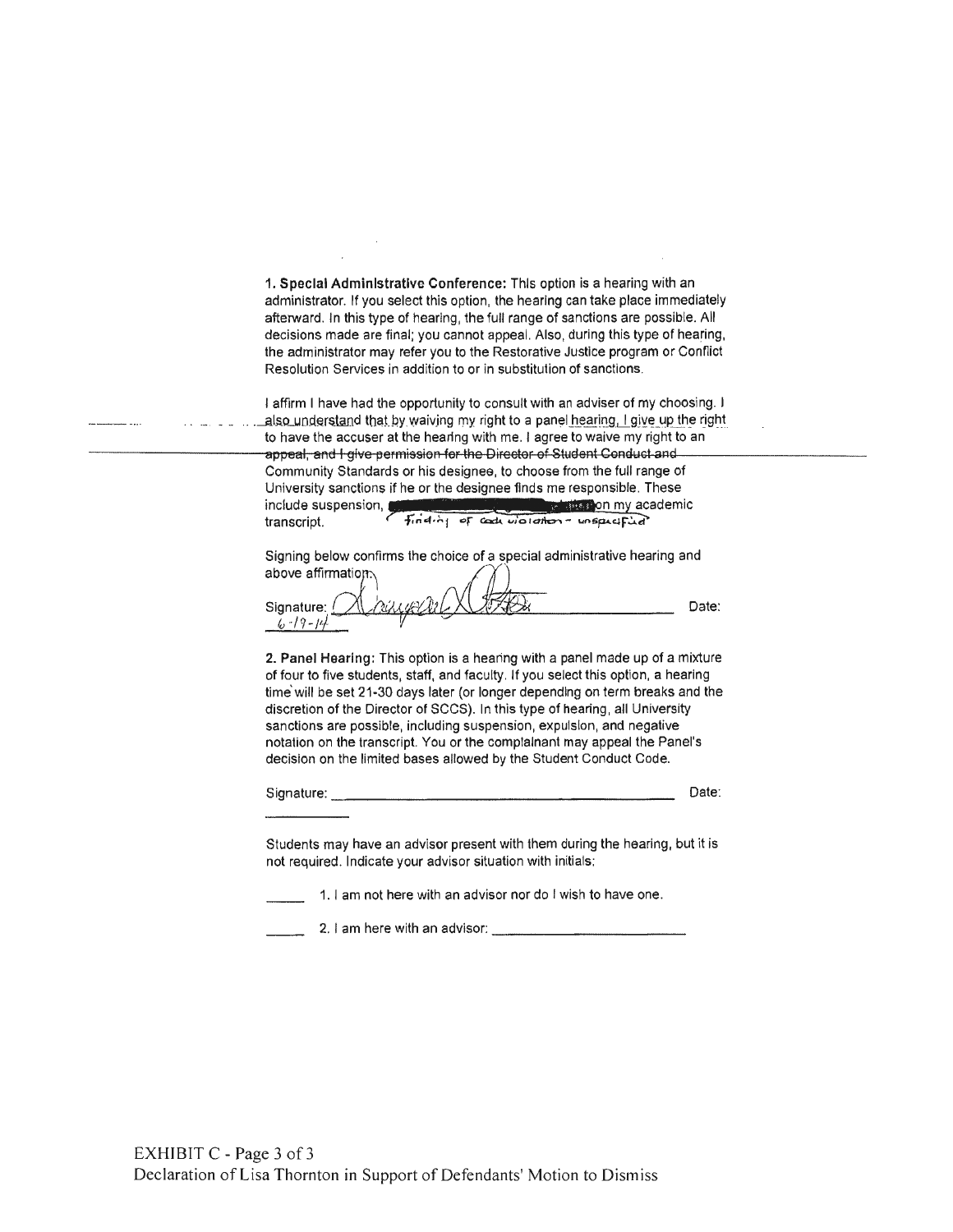### *CONFIDENTIAL RECORD*

| Name: Dominic Jordan Artis | <b>REDACTE?</b><br>UO ID: | <b>REDACTED</b><br>$F-mail$ |  |
|----------------------------|---------------------------|-----------------------------|--|
| Gender: Male               | DOB: REDACTE              | Class: Sophornore           |  |

### TABLE OF CONTENTS

1. 00516-003-2014 on March 9, 2014 12:00 am

DATE/TIME OF INCIDENT: MARCH 9, 2014 12:00AM

SOCIAL MISCONDUCT (RESIDENCE HALL, CLASSROOM BEHAVIOR, ETC.) INCIDENT STATUS:RESPONSIBLE

CASE NUMBER: 00516-003-2014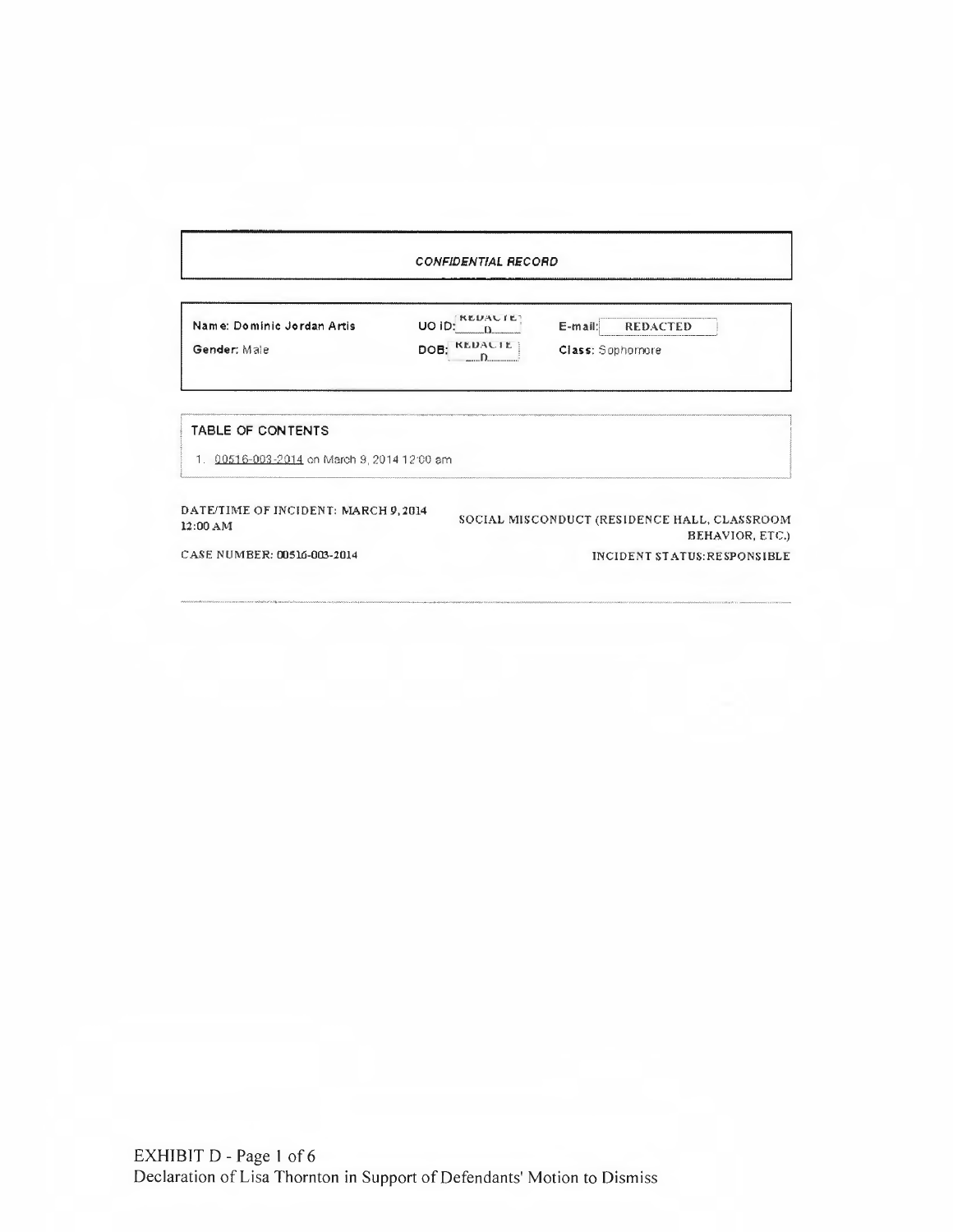

#### Decision Letter

June 20, 2014

Dominic Jordan Artis ID number: REDACTED UO email: REDACTED

Regarding Case: 00516-003-2014

Dear Dominic:

The University of Oregon has resolved a complaint(s) regarding your reported behavior on March 09, 2014 with the following incident description: You engaged in sexual acts with a fellow student without receiving explicit consent.

I have found you responsible for the following charges:

1. Sexual Misconduct : Oregon Administrative Rule 571-021-0120(3)(h) Sexual Misconduct. A mission of the Student Conduct Code is to encourage good decision-making, personal integrity, and interpersonal behavior that is cooperative rather than coercive and that respects the rights of others. Sexual misconduct violates these values, and is committed when a student engages in sexual behavior described in OAR 571-021-0105(30). OAR 571-021-0105(30) "Sexual Misconduct" means: (a) Unwanted Penetration is Penetration of another person, or causing the Penetration of another person, when one: (A) Does not first obtain Explicit Consent from that person; or (B) Knows or should have known the person was incapable of consent by reason of Mental Disorder, Mental Incapacitation, or Physical Helplessness. (b) Nonconsensual personal contact occurs when a student subjects another person to contact of a sexual nature when a reasonable person would know that such contact would cause emotional distress: (A) Without having first obtained Explicit Consent; or (B) When he or she knows or should have known the person was incapable of consent by reason of Mental Disorder, Mental Incapacitation, or Physical Helplessness. (c) Sexual advances, requests for sexual favors, and other verbal or physical conduct of a sexual nature that interferes with work or academic performance because it has created an intimidating, hostile, or degrading environment and would have such an effect on a reasonable person of the alleged complainant's status when the conduct is unwelcome and sufficiently severe or pervasive that it deprives that person of benefits of the University's educational environment.

As a result, I am imposing the following sanctions:

#### 1. Suspension

You are suspended from the University of Oregon for a period of at least four years and until the complainant is no longer enrolled or employed at the University of Oregon but for not more than a period of ten years.

You will be may be eligible to regain your status as a student on June 20, 2018 upon review of the complainants status with the University of Oregon.

A student who has been suspended from the University shall not be permitted to participate in any University Sponsored Activity or allowed to reside on University Premises during the period the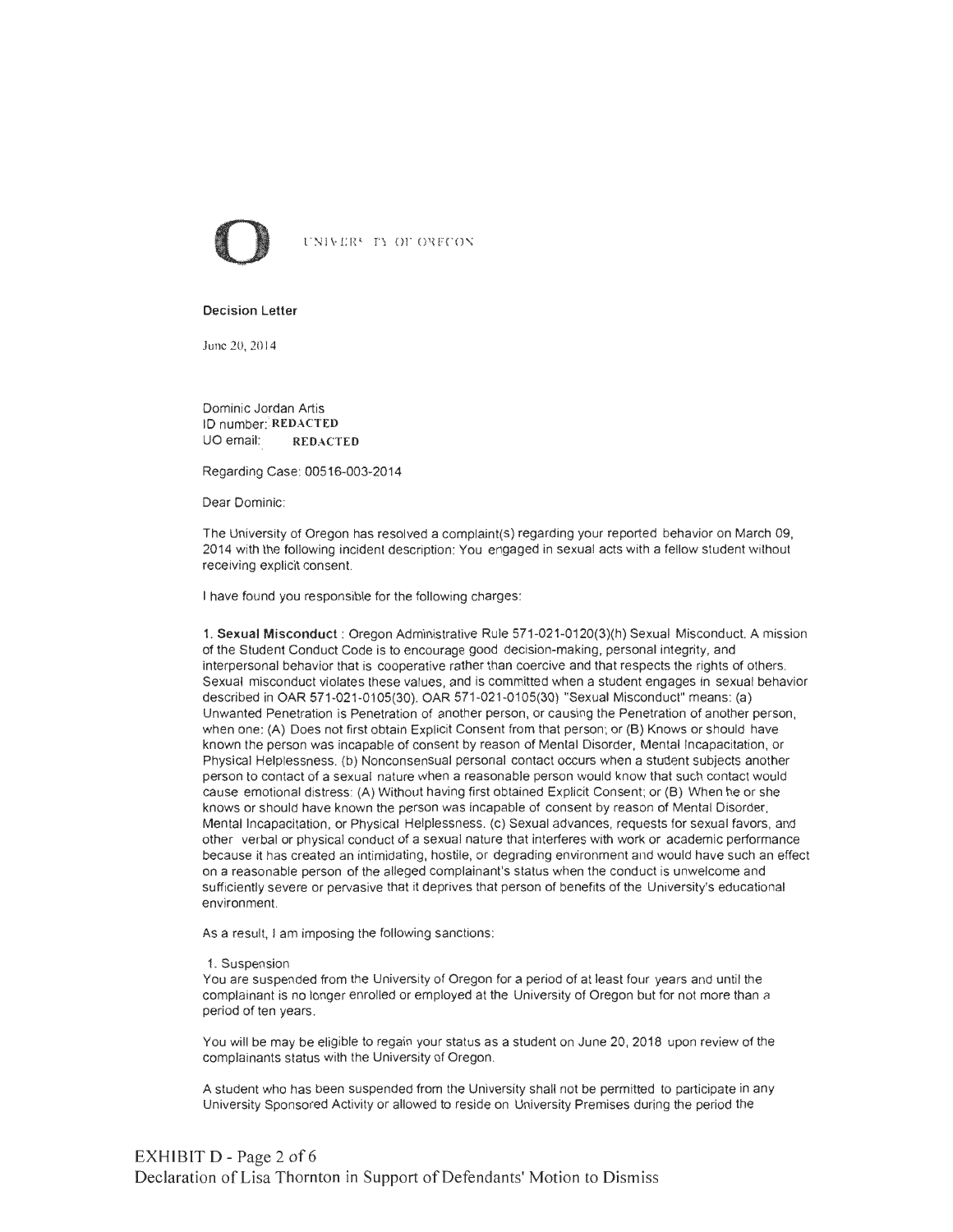student is suspended.

You may not come on to University Premises without explicit permission from the Director of Student Conduct and Community Standards or his designee.

IMPORTANT NOTE: It is the student's responsibility to withdraw from classes for periods the student is not allowed to be on campus.

2. Negative Notation on Transcript A notation will be placed on your University of Oregon transcript that reads, "Student Conduct Violation".

Your student conduct record (different from your academic record) will indicate your responsibility (and/or lack of responsibility) for the above charges for five years after the date of the incident unless suspension, expulsion, or negative notation were imposed. Your student conduct record is only released by your express waiver (usually on an application to a scholarship, study abroad program, graduate school, etc.) or to other University staff/faculty on a strict need-to-know basis.

Your student account will be billed with an administrative fee, which covers the cost of administering the program and maintaining your records.

I hope you have learned and will continue to learn much from this experience. Please feel welcome to ask questions and seek help from me or my office in the future.

Sincerely,

Sandy Weintraub, Director, Student Conduct and Community Standards

541-346-3216 [chicora@uoregon.edu](mailto:chicora@uoregon.edu)

CC: Chicora Martin, Doug Park, Sam HIII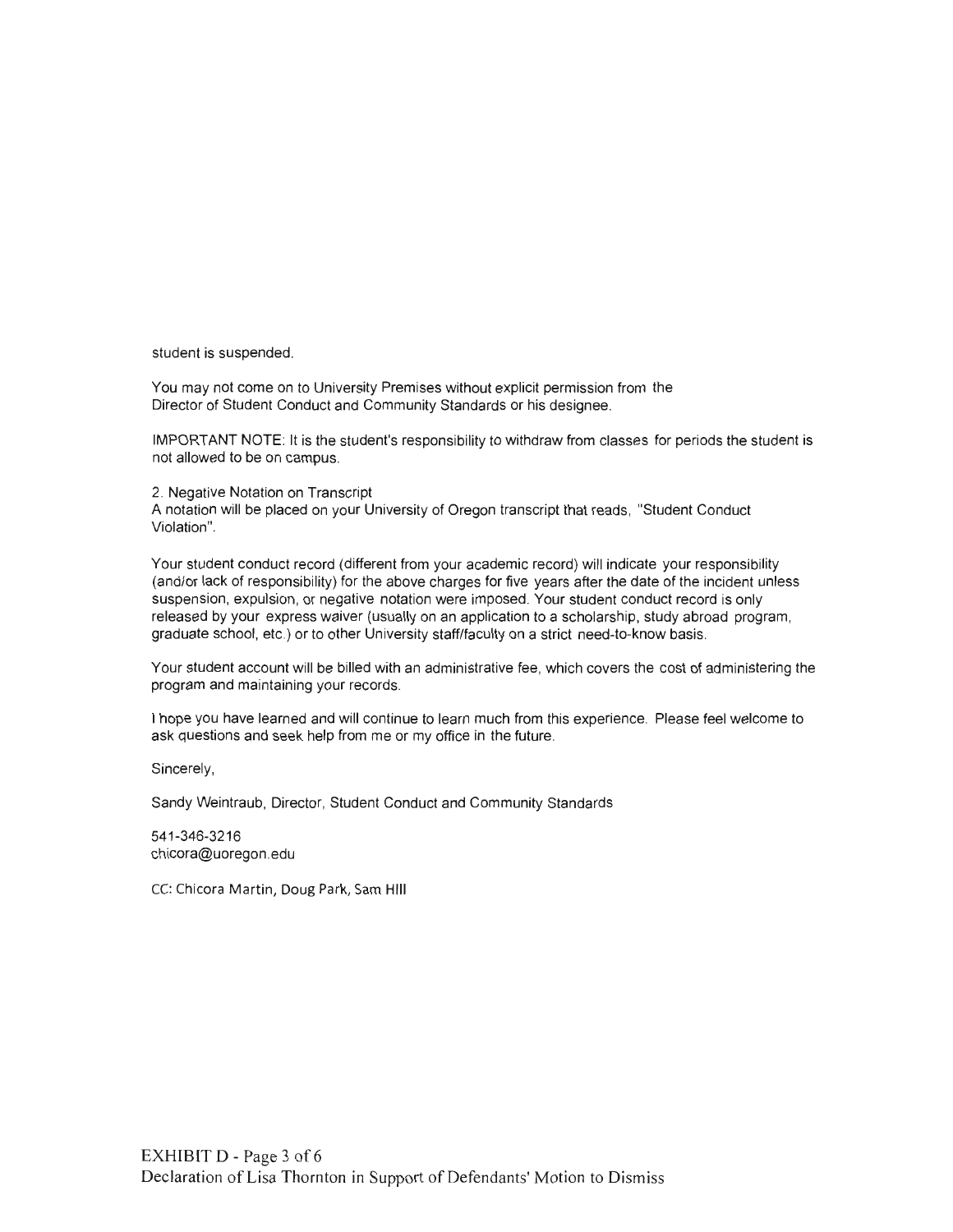# CONFIDENTIAL RECORD

BEHAVIOR, ETC.)

| Name: Damyean DaKethe Dotson | UO ID: REDACTED | $E$ -mail:       | <b>REDACTED</b> |
|------------------------------|-----------------|------------------|-----------------|
| Gender: Male                 | DOB: REDACTED   | Class: Sophomore |                 |

# TABLE OF CONTENTS

00~1 fi-001-2fiH *on* March 9, 2014 12·00 arn

DATE/TIME OF INCIDENT: MARCH 9, 2014 12:00AM SOCIAL MISCONDUCT (RESIDENCE HALL, CLASSROOM INCIDENT STATUS: RESPONSIBLE

CASE NUMBER: 00516-001-1014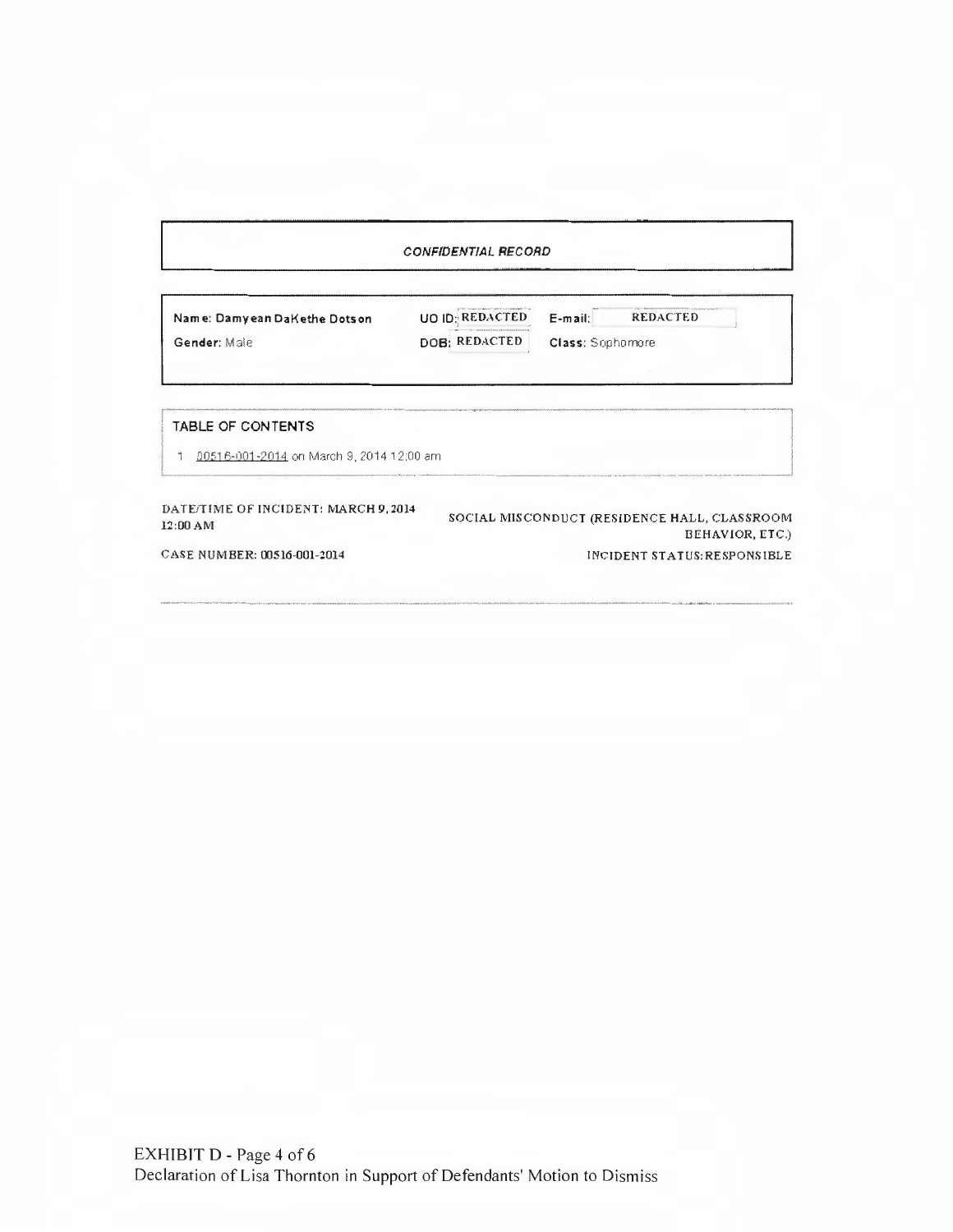

#### Decision Letter

June 20. 2014

Damyean DaKethe Dotson ID number: REDACTED UO email: REDACTED

Regarding Case: 00516-001-2014

Dear Damyean Dotson:

The University of Oregon has resolved a complaint(s) regarding your reported behavior on March 09, 2014 with the following incident description: You engaged in sexual acts with a fellow student without receiving explicit consent

I have found you responsible for the following charges:

1. Sexual Misconduct : Oregon Administrative Rule 571-021-0120(3)(h) Sexual Misconduct. A mission of the Student Conduct Code is to encourage good decision-making, personal integrity, and interpersonal behavior that is cooperative rather than coercive and that respects the rights of others. Sexual misconduct violates these values, and is committed when a student engages in sexual behavior described in OAR 571-021-0105(30). OAR 571-021-0105(30) "Sexual Misconduct" means: (a) Unwanted Penetration is Penetration of another person, or causing the Penetration of another person, when one: (A) Does not first obtain Explicit Consent from that person; or (B) Knows or should have known the person was incapable of consent by reason of Mental Disorder, Mental Incapacitation, or Physical Helplessness. (b) Nonconsensual personal contact occurs when a student subjects another person to contact of a sexual nature when a reasonable person would know that such contact would cause emotional distress: (A) Without having first obtained Explicit Consent; or (B) When he or she knows or should have known the person was incapable of consent by reason of Mental Disorder, Mental Incapacitation, or Physical Helplessness. (c) Sexual advances, requests for sexual favors. and other verbal or physical conduct of a sexual nature that interferes with work or academic performance because it has created an intimidating, hostile, or degrading environment and would have such an effect on a reasonable person of the alleged complainant's status when the conduct is unwelcome and sufficiently severe or pervasive that it deprives that person of benefits of the University's educational environment.

As a result, I am imposing the following sanctions:

#### 1. Suspension

You are suspended from the University of Oregon for a period of at least four years and until the complainant is no longer enrolled or employed at the University of Oregon but for not more than a period of ten years.

You will be may be eligible to regain your status as a student on June 20, 2018 upon review of the complainants status with the University of Oregon.

A student who has been suspended from the University shall not be permitted to participate in any University Sponsored Activity or allowed to reside on University Premises during the period the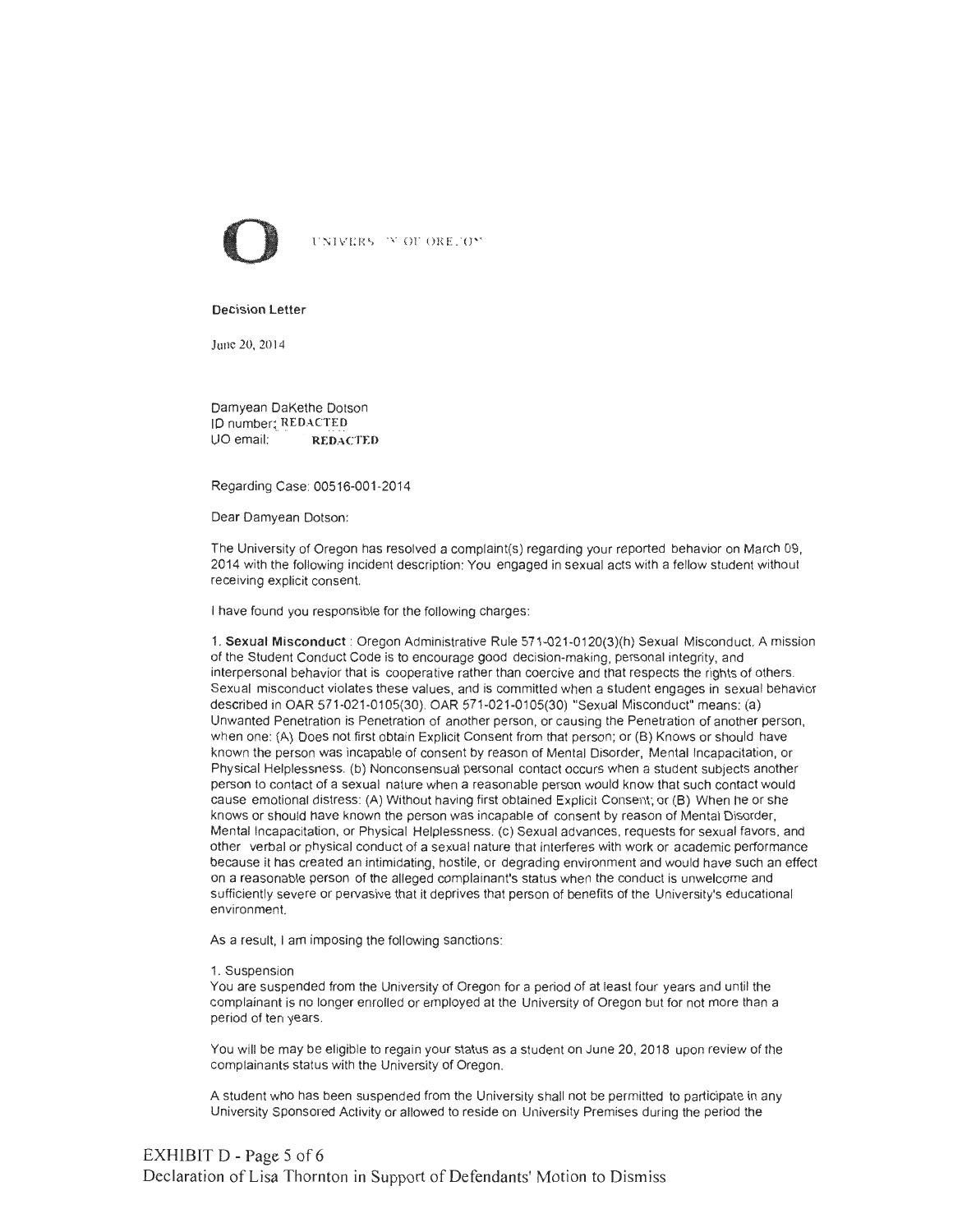student is suspended. Student may not come on to University Premises without explicit permission from the Director of Student Conduct and Community Standards or his designee.

IMPORT ANT NOTE: It is the student's responsibility to withdraw from classes for periods the student is not allowed to be on campus .

2. Negative Notation on Transcript

A notation will be placed on your University of Oregon transcript that reads, "Student Conduct Violation".

Your student conduct record (different from your academic record) will indicate your responsibility (and/or lack of responsibility) for the above charges for five years after the date of the incident unless suspension, expulsion, or negative notation were imposed. Your student conduct record is only released by your express waiver (usually on an application to a scholarship, study abroad program, graduate school, etc.) or to other University staff/faculty on a strict need-to-know basis.

Your student account will be billed with an administrative fee, which covers the cost of administering the program and maintaining your records.

I hope you have learned and will continue to learn much from this experience. Please feel welcome to ask questions and seek help from me or my office in the future.

Sincerely,

Sandy Weintraub, Director, Student Conduct and Community Standards 541-346-3216 [chicora@uoregon.edu](mailto:chicora@uoregon.edu)

CC: Chicora Martin, Sam Hill, Doug Park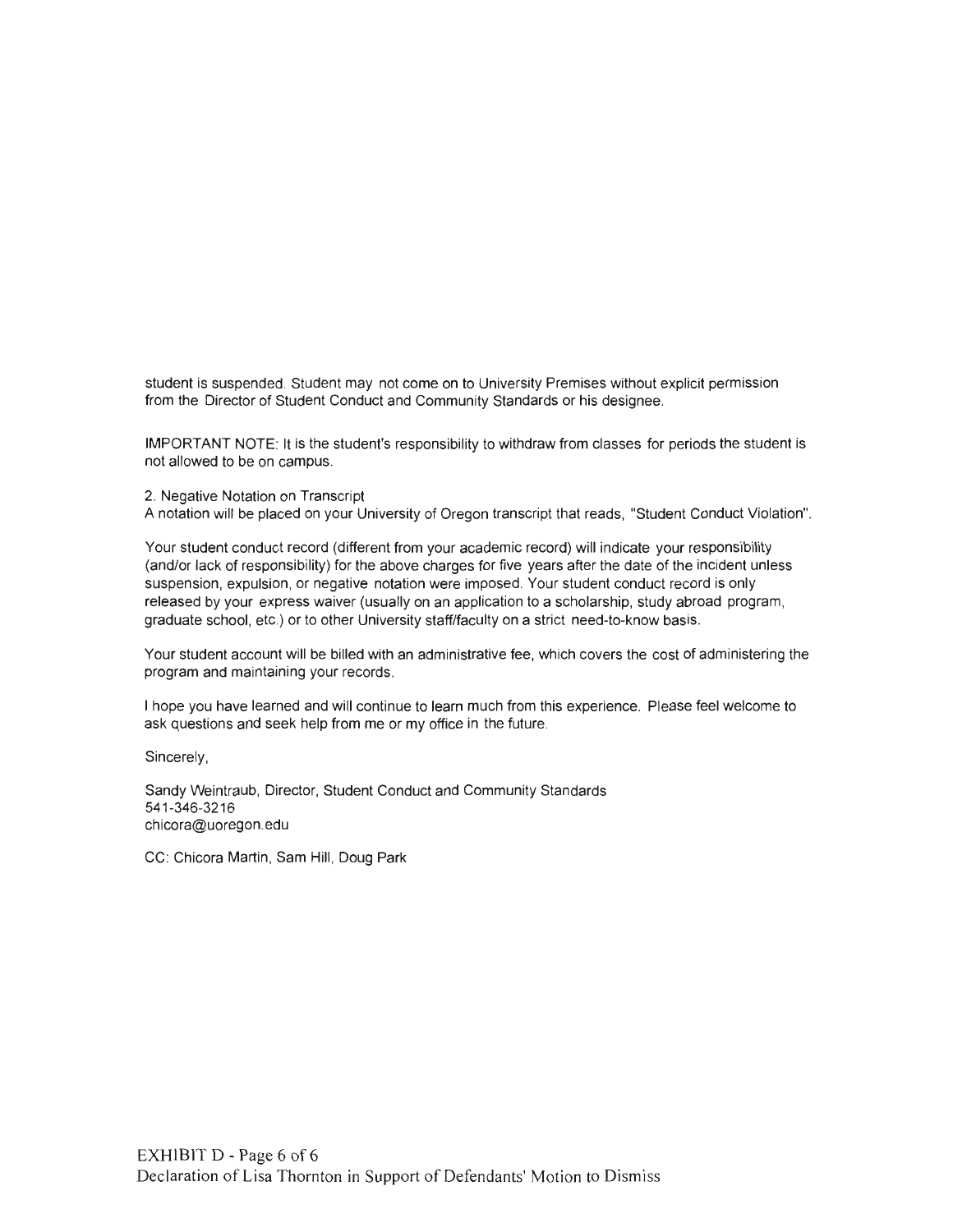# **VERALRUD & FOWLER**

Gregory E. Veralrud Lindsay **H.** Fowler

ATTORNEYS 975 Oak Street, Suite 625 Eu gene, Oregon 97401-3156 Telephone (541) 345-3333 Fax  $(541)$  342-1908

William F. Frye ( 1929- 1988)

October 8, 2014

Director, Oregon Dept. of Admin. Services State Services Division Risk Management Executive Building 155 Cottage St N.E., U20 Salem, OR 97301 and via fax to 503-373-7337 and via e-mail [to risk.management@state.or.us](mailto:torisk.management@state.or.us)

Douglas YS Park, Asst. General Counsel University of Oregon 219 Johnson Hall 1226 University of Oregon Eugene, OR 97403 and via fax to 541-346-6110 and via e-mail to [dougpark@uoregon.edu](mailto:dougpark@uoregon.edu)

Re: Notice of Claims by Dominic Artis vs . University of Oregon and Various Administrative Officials

Dear ODAS and Mr. Park:

In compliance with ORS 30.275, notice is hereby given of claims for damages on behalf of Dominic Artis against the University of Oregon and its departments, officers, employees and/or agents resulting in a course of conduct on the part of the aforementioned parties beginning April 10, 2014, with the University's "emergency suspension" and end-. ing on or about June 17, 2014, at which time the University issued a suspension following University Student Conduct Code hearing.

State law claims against the University and its departments, officers, employees and/or agents arise out of breach of contract, slander, defamation and intentional infliction of emotional distress on the part of the aforementioned and/or the University's vicarious liability for those wrongful actions.

Federal law claims against the University and its departments, officers, employees and/or agents arise out of a violation of Mr. Artis' civil rights under 42 USC §1981 and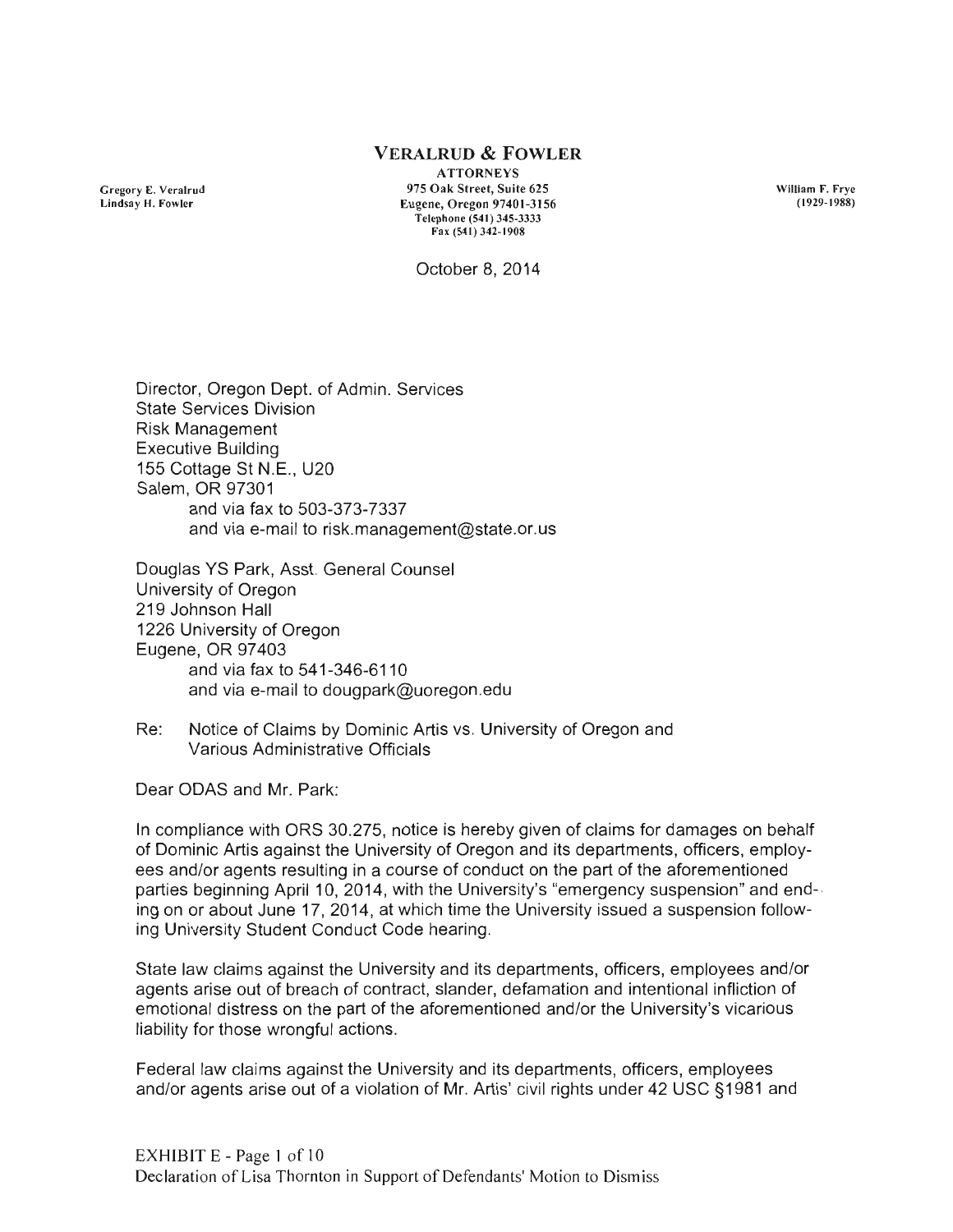October 8, 2014 Page 2

§1983, the First, Fifth and Fourteenth Amendments to the U.S. Constitution, including deprivation of due process, deprivation of the right to freedom of association, deliberate indifference to Mr. Artis' civil and constitutional rights and all policies, customs and practices that allowed such violations to occur.

Insofar as the claimant is aware, the time, place and circumstances giving rise to the claims are as follows:

On or about March 9, 2014, Mr. Artis attended a party with other friends and fellow Oregon Duck basketball teammates. At the party Mr. Artis engaged in consensual sexual activities with  $\overline{REDACTED}$  as did other attendees at the party. Further sexual contact between Mr. Artis and  $\overline{REDACTED}$  occurred later in the evening and in the  $REDACTER$  occurred later in the evening and in the early morning hours of the following day at Mr. Artis' apartment. Those acts were consensual as well.

In the days following,  $\mathbb{R}$  REDACTED characterized what had been patently consensual sexual contact as sexual assault and caused her complaint to be submitted to law enforcement and eventually to the University of Oregon, including the above-referenced officials.

A subsequent police investigation led to a conclusion by the Lane County District Attorney's office that there was insufficient evidence to prosecute the case.

The police investigation generated police reports that underscored the consensual nature of the activities. Those reports were made known to the University and its abovereferenced employees and agents.

University officials, including the then University of Oregon President, made public statements both implicitly and explicitly declaiming Mr. Artis as a sexual assaulter, a rapist and a criminal, thus slandering and defaming Mr. Artis.

During the course of the investigation, although the emergency suspension of the University was lifted with respect to Mr. Artis pending a University Student Conduct Code hearing, he was (1) first suspended from the basketball team, then (2) dismissed from the basketball team , and then (3) notified that his scholarship was terminated. These actions on the part of the University and the above-referenced officials were without cause and in violation of Mr. Artis' civil and contractual rights.

The University then asserted violation of the University Student Conduct Code, claiming non-consensual sexual contact as a violation of that code.

In the run-up to the University Student Conduct Code hearing, the University denied Mr. Artis' requests for: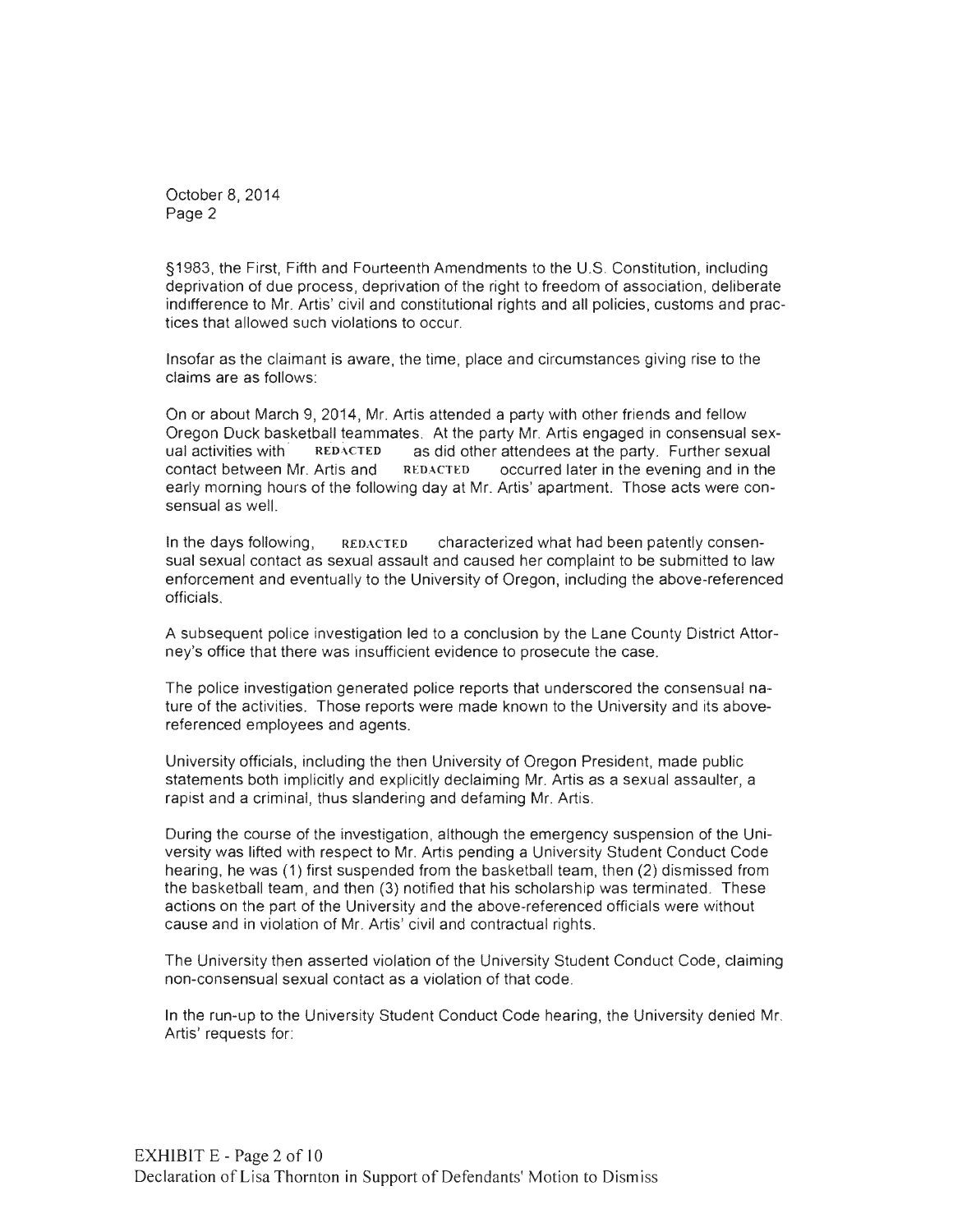October 8, 2014 Page 3

a. A contested case hearing in accordance with the Oregon Administrative Procedures Act because Mr. Artis contended that the procedures set forth in the Student Conduct Code were deficient and denied him due process of law.

b. The issuance of subpoenas for witnesses who would provide evidence and testimony supporting Mr. Artis' contention that he had committed no violation of law or<br>Student Conduct Code and that REDACTED 's credibility was at issue. Student Conduct Code and that REDACTED

c. Names and contact information of witnesses who the University of Oregon interviewed and relied upon in bringing the Student Conduct Code violation claim against Mr. Artis.

d. Copies of the University's Title IX investigator's report (Mr. Artis' counsel was allowed to view but not have the document, with significant parts blacked out and unavailable to Mr. Artis or his counsel).

# Student Condct Code Hearing

The University Student Conduct Code hearings process at the time offered Mr. Artis a choice of hearing by a panel (the panel consisting of University of Oregon personnel, student representatives and administrators chosen by the University) or an administrative hearing in front of the Dean of Student Conduct who would be the sole decider. The University coerced Mr. Artis into waiving his panel hearing by threatening expulsion as a remedy if he sought the panel hearing and promising to remove expulsion as an option if he had his case decided by the Dean of Student Conduct, a hearing which did not allow for cross-examination of witnesses or determination by an arguably less partial fact finder.

The administrative process that the University set up for Student Conduct Code violation hearings was constitutionally deficient and denied Mr. Artis due process. The University ignored its own rules with respect to its ability to issue subpoenas (Mr. Artis had no power to issue said subpoenas as the Student Conduct Code then read), and the University intentionally or recklessly frustrated Mr. Artis' ability to present evidence and to defend against the fallacious allegations.

On June 17, 2014, the University conducted the final administrative hearing with all the deficiencies, violations and deprivations of rights set forth above and issued a suspension to Mr. Artis for up to ten years, effectively and for all intents and purposes expelling him from the University anyway.

The Dean of Student Conduct, aided by University counsel, were either explicitly or implicitly directed by superiors within the University to make a finding that Mr. Artis had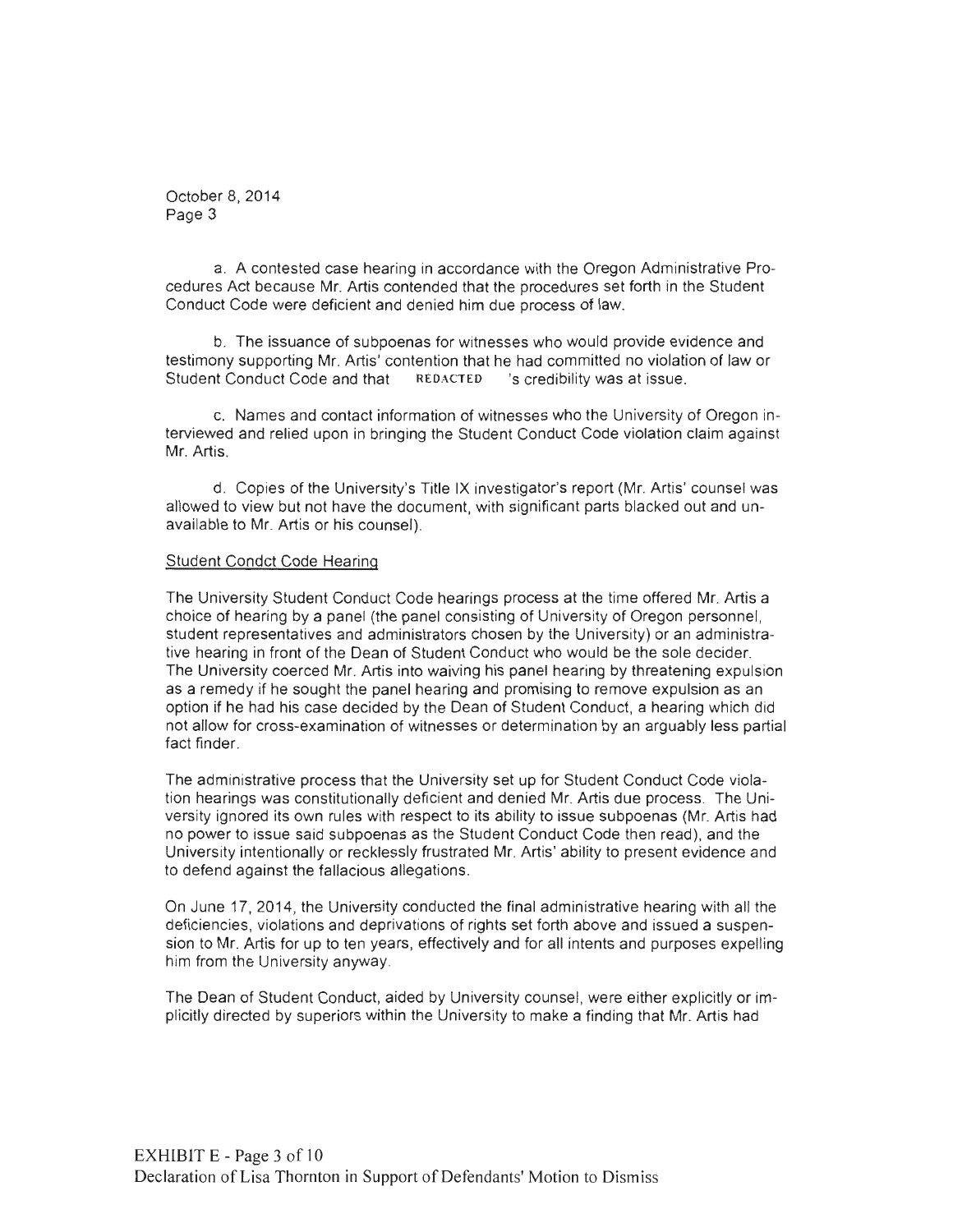October 8, 2014 Page 4

violated the Student Conduct Code or, in the alternative, were so influenced by the statements and comments of their superiors, including the President of the University, that a fair and impartial decision-making process could never have occurred and did not.

Substantial and compelling evidence of the consensual nature of Mr. Artis' sexual contact with **REDACTED** was willfully ignored.

A similar contention that evidence was ignored in the arrival of the finding of culpability on Mr. Artis' part was also evident in the Title IX investigative report issuing findings of fact upholding the allegation which completely ignored substantial contradictory evidence that supported the consensual nature of Mr. Artis' sexual contact with Ms.  $\sum_{r=0}^{\infty}$ and contained ample evidence questioning her credibility and contradicting her subsequent assertions that the encounter had not been consensual.

Mr. Artis has been severely damaged by the University's conduct as referenced above. Prior to his suspension from the University of Oregon basketball team and subsequent removal and withdrawal of scholarship, Mr. Artis had been, in all respects, compliant with his agreement with the University regarding his efforts as a basketball player to support the scholarship. He was subjected to ridicule and hostility as a result of the University's slanderous and defamatory remarks as referenced above. His educational plans and ability to continue his career as a collegiate basketball player have been all but terminated. He has suffered financial loss, as well as great humiliation, embarrassment and vilification in the public eye. The damage to his reputation as a result of the University's outrageous actions is immeasurable.

Correspondence concerning this claim may be sent care of this office .

Sincerely,

/s/ Greg Veralrud

Greg Veralrud Attorney for Dominic Artis 975 Oak, Suite 625 Eugene, OR 97401 541-345-3333 Fax 541-342-1908 E-mail: [veralrud@oregonattorney.com](mailto:veralrud@oregonattorney.com)

GV:tlk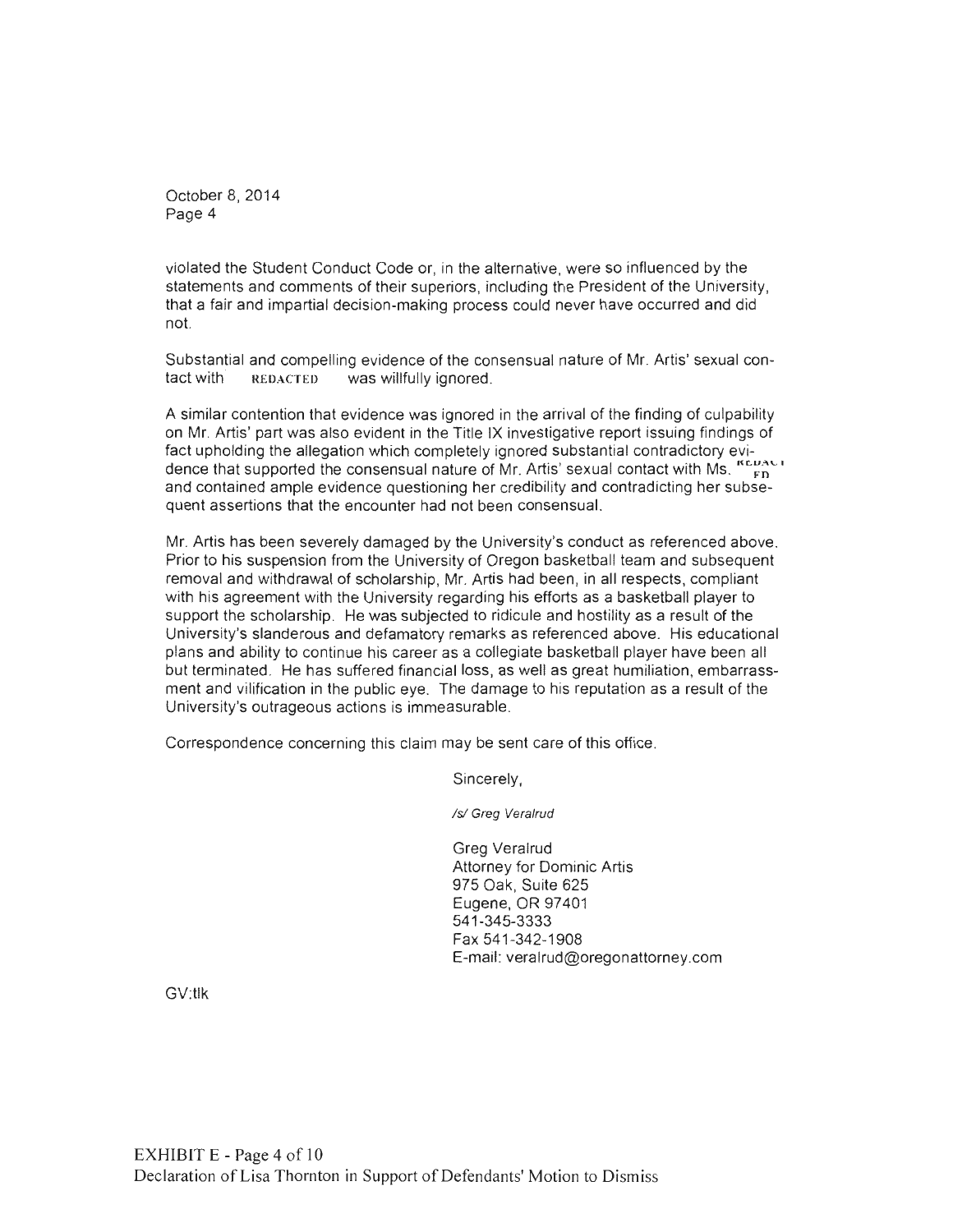# McCREA, P.C.

Attorneys at Law 1147 High Street Eugene, OR 97401

Robert J. McCrea Shaun S. McCrea

TELEPHONE (541) 485-1182 FAX (541) 485-6847

# FACSIMILE TRANSMITTAL

DATE: October 9, 2014 NUMBER OF PAGES: 6

(Including Transmittal page)

TO: Douglas YS Park, Asst. General Counsel University of Oregon 219 Johnson Hall 1226 University of Oregon Eugene, OR 97403 and via fax to 541-346-6110 and via e-mail to dougpark@uoregon.edu

UO GENI  $\mathbf{A} \vdash C$ 

Attention: Douglas YS Park, Asst. General Counsel

Facsimile No. (541) 346-6110

PERSON TO CONTACT IN CASE OF SENDING/RECIVING PROBLEMS:

NAME: Shaun S. McCrea

MESSAGE: Notice of Tort Claim by Damyean Dotson vs. University of Oregon

and Various Administrative Officials

Thanks

Shaun S. McCrea

PERSON TO CONTACT IN CASE OF RECEIVING PROBLEMS: Shaun or Kelsie

CONFIDENTIALITY NOTICE: The documents accompanying this facsimile transmission contain information<br>that is confidential, proprietary, and legally privileged. Such information is intended only for the use of<br>individual or e disclosure, copying, or distribution, or the taking of any action in reliance on facsimile transmission is strictly prohibited. If you have received this facsimile transmission in error, please notify us immediately by telephone to arrange for return of the original documents to us. Thank you.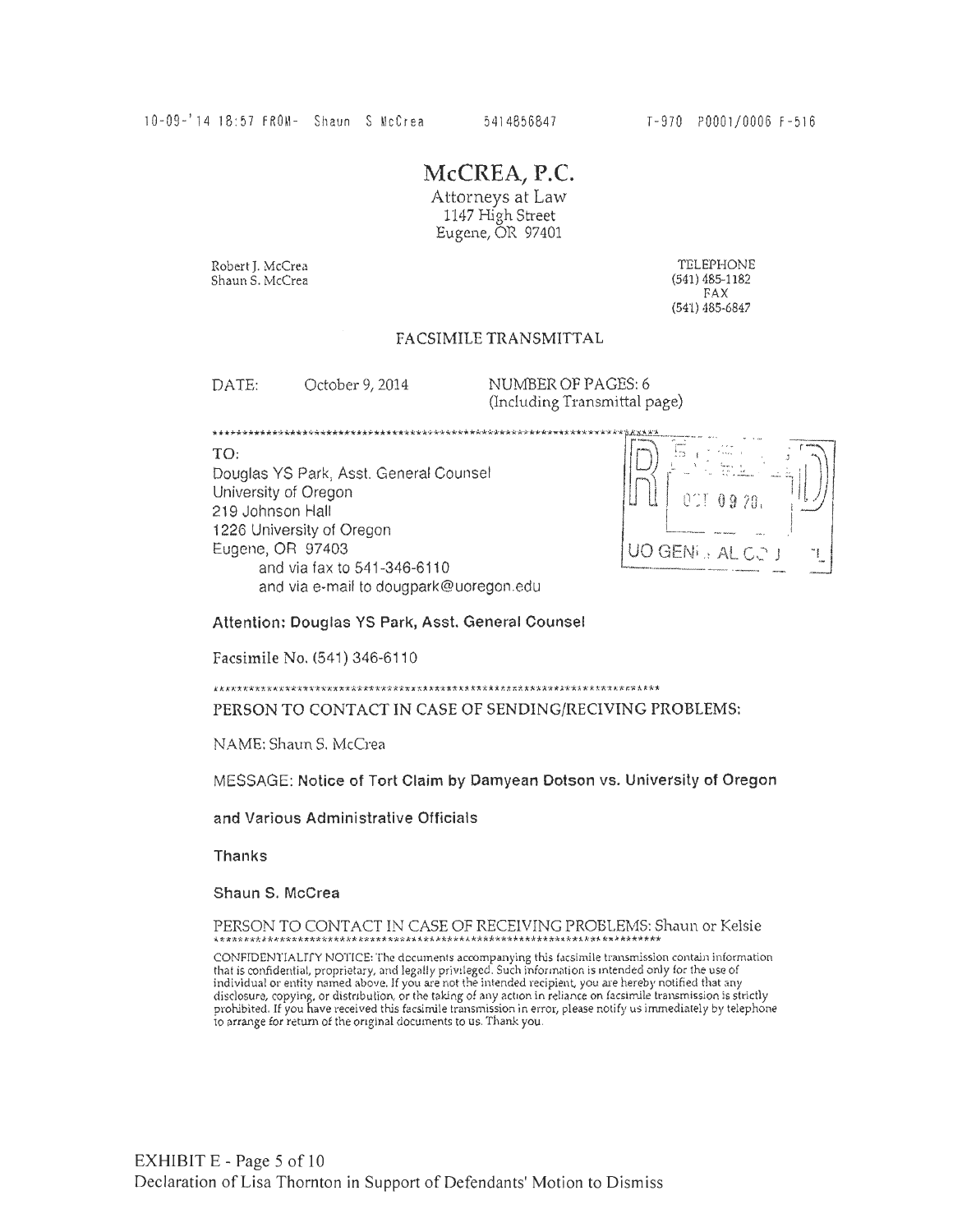# **McCREA, P.C.**

Attorneys at Law 1147 High Street Eugene, OR 97401-3270

Robert J. McCrea Shaun S. McCrea

TELEPHONE (541) 485-1182 FAX (541) 485-6847

October 9, 2014

Director, Oregon Dept. of Admin. Services State Services Division Risk Management Executive Building 155 Cottage St. N.E., U20 Salem, OR 97301 and via fax to 503-373-7337 and via e-mail to risk.management@state.or.us

Douglas YS Park, Asst. General Counsel University of Oregon 219 Johnson Hall 1226 University of Oregon Eugene, OR 97403 and via fax to 541-346-611 O and via e-mail to [dougpark@uoregon.edu](mailto:dougpark@uoregon.edu) 

Re: Notice of Tort Claim by Damyean Dotson vs. University of Oregon and Various Administrative Officials

Dear ODAS and Mr. Park,

In compliance with ORS 30.275, notice is hereby given of claims for damages on behalf of Damyean Dotson against the University of Oregon and its departments, officers, employees and/or agents resulting in a course of conduct on the part of the aforementioned parties beginning April 10, 2014, with the University's "emergency suspension" and ending on or about June 17, 2014, at which time the University issued a suspension following University Student Conduct Code hearing.

State law claims against the University and its departments, officers, employees and/or agents arise out of breach of contract, slander, defamation and intentional infliction of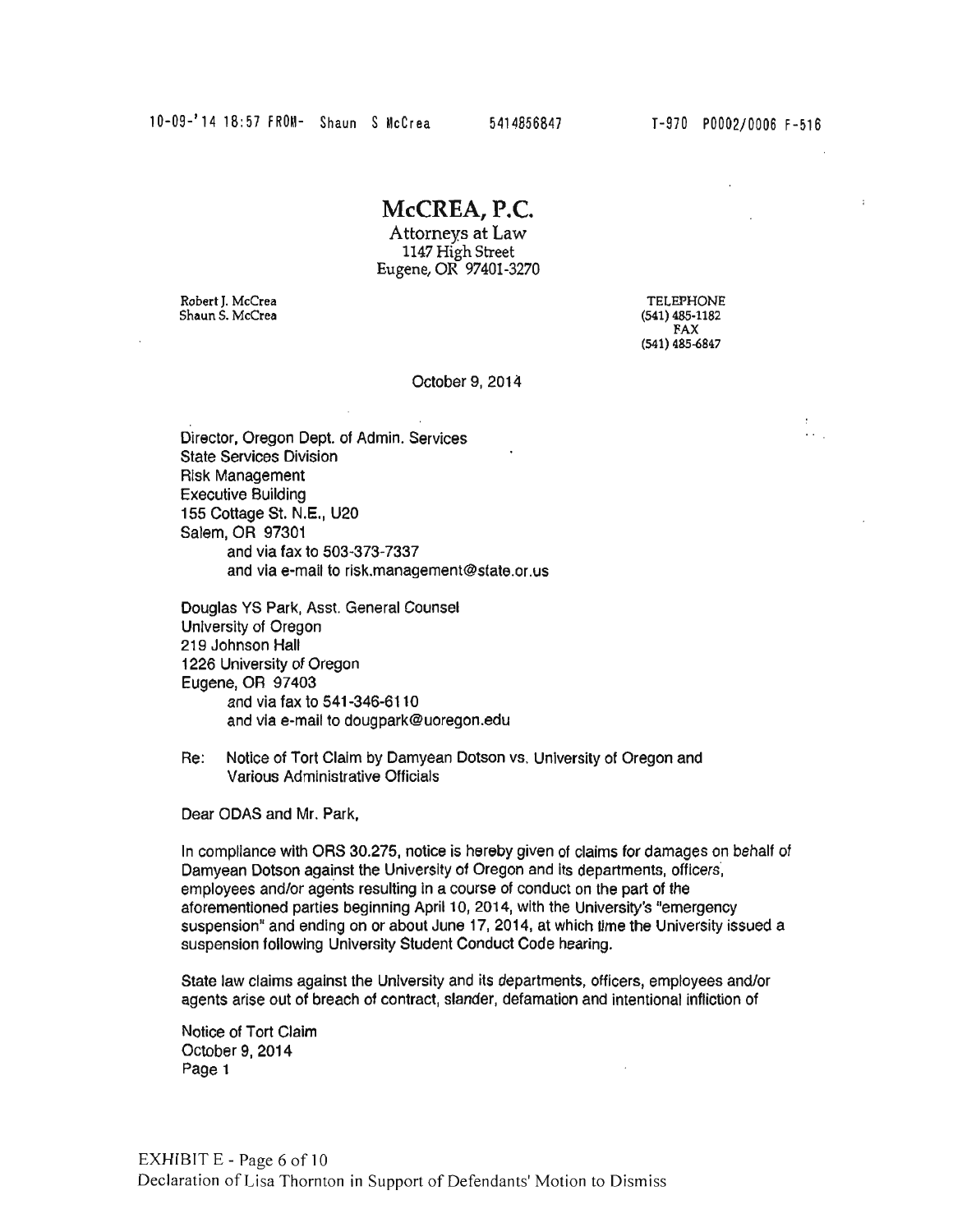emotional distress on the part of he aforementioned and/or the University's vicarious liability for those wrongful actions.

Federal law claims against the University and Its departments, officers; employees and/or agents arise out of a violation of Mr. Dotson' civil rights under 42 USC § 1981 and § 1983, the First, Fifth and Fourteenth Amendments to the U.S. Constitution, including deprivation of due process, deprivation of the right to freedom of association, deliberate indifference to Mr. Dotson' civil and constitutional rights and all policies, customs and practices that allowed such vlolatlons to occur.

Insofar as the claimant is aware, the time, place and circumstances giving rise to the claims are as follows:

On or about March 9, 2014 Mr. Dotson attended a party with other friends and fellow Oregon Duck basketball teammates. At the party Mr. Dotson engaged in consensual sexual activities with REDACTED as did other attendees at the party. Further consensual contact between another teammate and **REDACTED** occurred later in the evening and in the early morning hours of the following day at that teammate's apartment. Those acts were consensual as well.

In the days following <sup>~</sup>REDACTED !characterized what had been patently consensual sexual contact as sexual assault and caused her complaint to be submitted to law enforcement and eventually to the University of Oregon, including the above-referenced offlclals.

A subsequent police investigation led to a conclusion by the Lane County District Attorney's office that there was Insufficient evidence to prosecute the case.

The police Investigation generated police reports that underscored the consensual nature of the activities. Those reports were made know to the University and its abovereferenced employees and agents.

University officials, including the then University of Oregon President, made public statements both implicitly and explicitly declaiming Mr. Dotson as a sexual assaulter, a rapist and a criminal, thus slandering and defaming Mr. Dotson.

During the course of the Investigation, although the emergency suspension of the University was lifted with respect to Mr. Dotson pending a University Student Conduct Code hearing, he was (1) first suspended from the basketball team, then (2) dismissed from the basketball team, and then (3) notified that his scholarship was terminated. These actions on the part of the University and the above-referenced officials were without cause and in violation of Mr. Dotson's civil and contractual rights.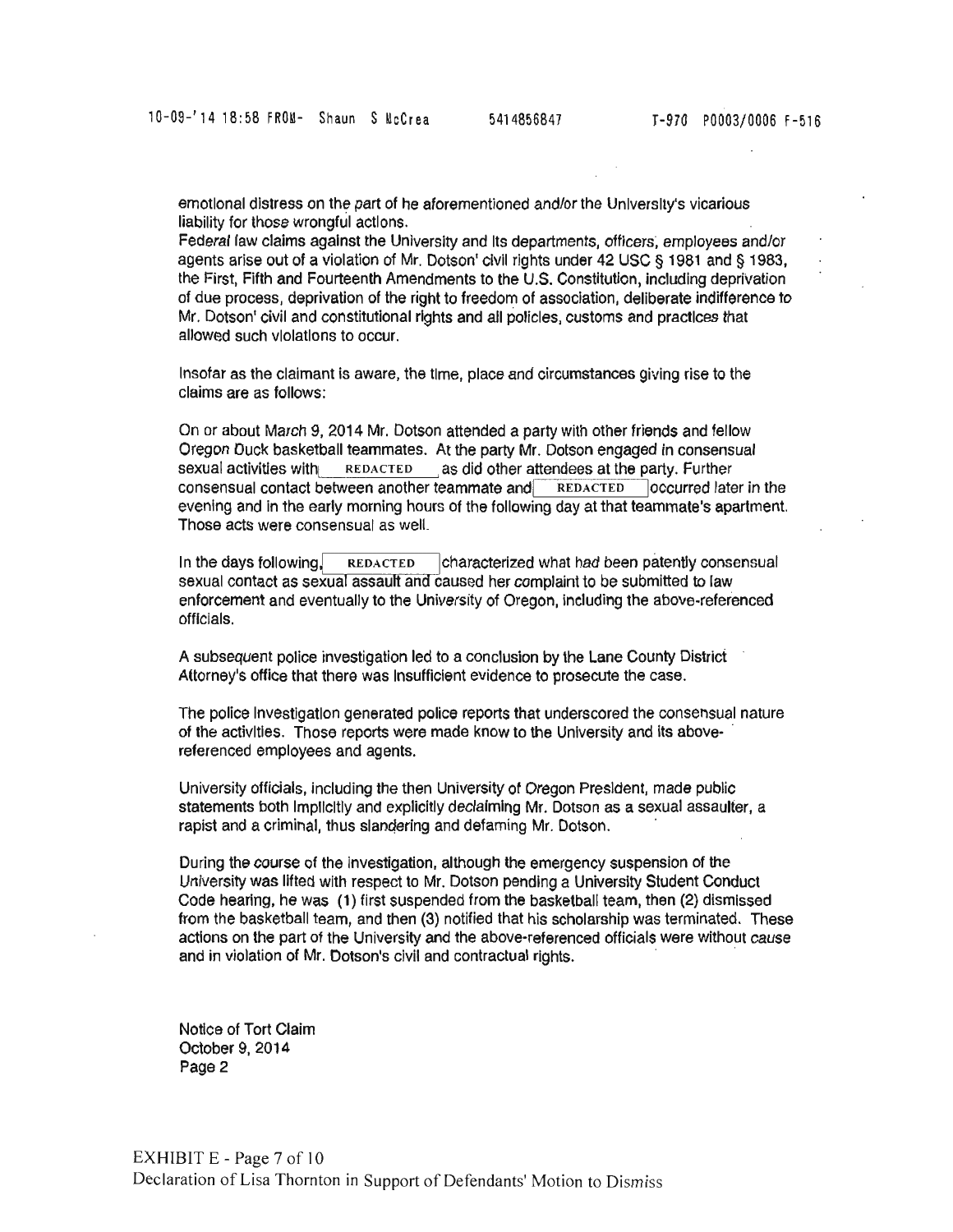$\ddot{\cdot}$ 

The University then asserted violation of the University Student Conduct Code, claiming non-consensual sexual contact as a violation of that code.

In the run·up the University Student Conduct Code hearing, the University denied Mr. Dotson's requests for:

a) a contested case hearing in accordance with the Oregon Administrative Procedures Act because Mr. Dotson contended that the procedures set fourth in the Student Conduct Code were deficient and denied him due process of law.

b) The Issuance of subpoenas for witnesses who would provide evidence and testimony supporting Mr. Dotson' contention that he had committed no violation of law or Student Conduct Code and that REDACTED S credibility was at issue.

c) Names and contact information of witnesses who the University of Oregon interviewed and relied upon in bringing the Student Conduct Code violation claim against Mr. Dotson.

d) Coples of the University's Title IX investigator's report (Mr. Dotson' counsel was allowed to view but not have the document, with significant parts blacked out and unavailable to Mr. Dotson or his counsel).

# Student Conduct Code Hearing

The University Student Conduct Code hearings process at the time offered Mr. Dotson a choice of hearing by a panel (the panel consisting of University of Oregon personnel, student representatives and administrators chosen by the University) or and administrative hearing in front of the Dean of Student Conduct who would be the sole decider. The University coerced Mr. Dotson to waive his panel hearing by threatening expulsion as a remedy lf he sought the panel hearing and promising to remove expulsion as an option if he had his case decided by the Dean of Student Conduct, a hearing which did not allow for cross-examination of witnesses or determination by an arguably less partial fact finder.

The administrative process that the University set up for the Student Conduct Code violation hearings was constitutionally deficient and denied Mr. Dotson due process. The University ignored its own rules with respect to its ability to Issue subpoenas (Mr. Dotson had no power to issue said subpoenas as the Student Conduct Code then read), and the University intentionally or recklessly frustrated Mr. Dotson' ability to present evidence and to defend against the fallacious allegations.

On June 17, 2014, the University conducted the final administrative hearing with all the deficiencies, violations and deprivations of rights set forth above and issued a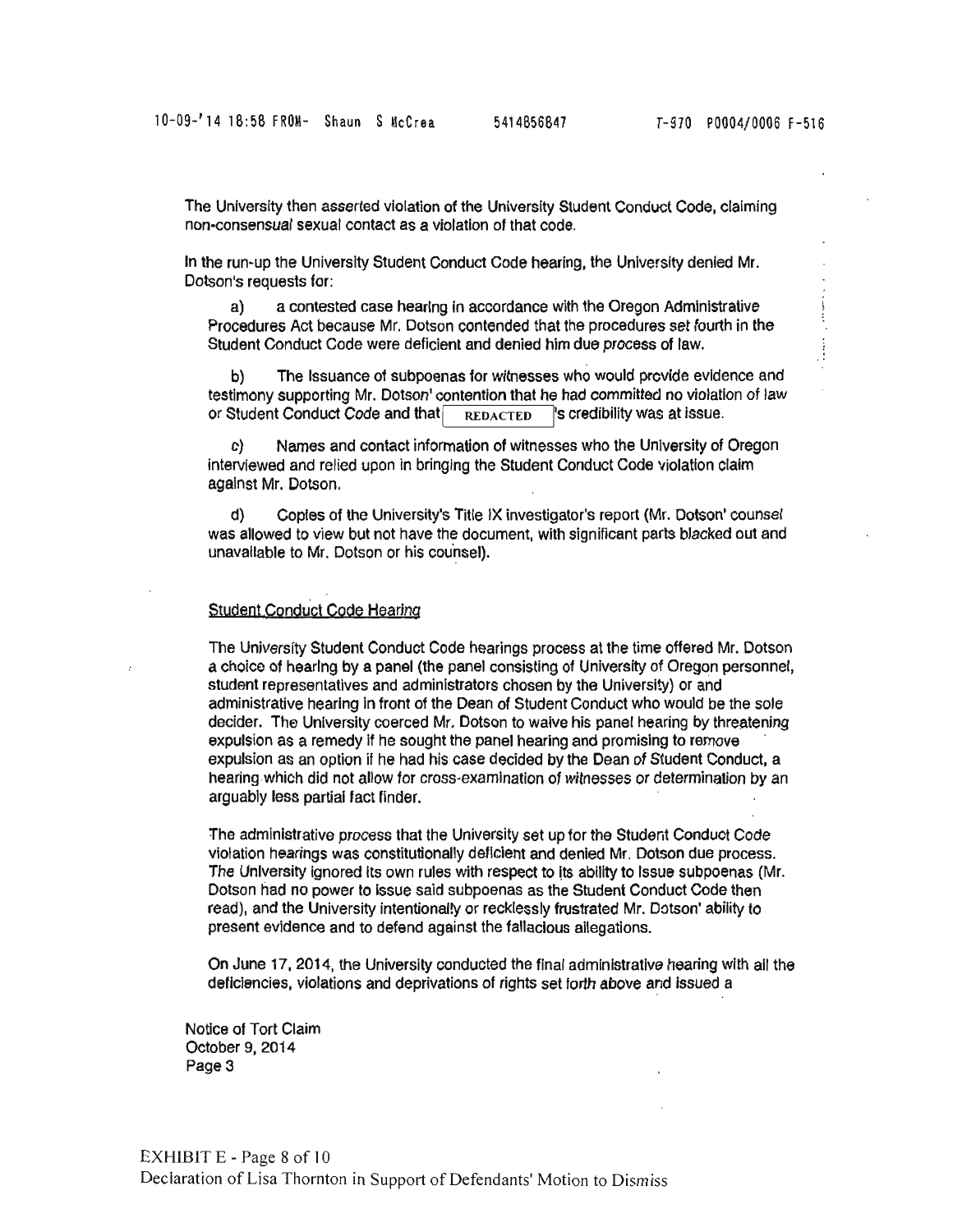sustention of Mr. Dotson for up to ten years, effectively and for all Intents and purposes expelling him from the University anyway.

The Dean of Student Conduct, aided by University counsel, were either explicitly or implicitly directed by superiors within the University to make a finding that Mr. Dotson had violated the Student Conduct Code or, ln the alternatlve, were so Influenced by the statements and comments of their superiors, including the President of the University, that a fair and impartial decision-making process could never have occurred and did not.

Substantial and comoellino evidence of the consensual nature of Mr. Dotson' sexual contact with REDACTED was willfully ignored.

A similar contention that evidence was ignored in the arrival of the finding of culpability on Mr. Dotson' part was also evident In the Title XI investigative report issuing findings of fact upholding the allegation which completely ignored substantial contradictory evidence that supported the consensual nature of Mr. Dotson' sexual contact with Ms .  $\frac{NLD/3N-1}{FD}$  and contained ample evidence questioning her credibility and contradicting her subsequent assertions that eh encounter had not been consensual.

Mr. Dotson has been severely damaged by the University's conduct as referenced above. Prior to his suspension from the University of Oregon basketball team and subsequent removal and withdrawal of scholarship, Mr. Dotson had been, in all respects, compliant with his agreement with the University regarding his efforts as a basketball player to support the scholarship. He was subjected to ridicule and hostility as a result of the University's slanderous and defamatory remarks as referenced above. His educational plans and ability to continue his career as a collegiate basketball player have been all but terminated. He has suffered financial loss, as well as great humiliation, embarrassment and vilification In the public eye. The damage to his reputation as a result of the University's outrageous actions is immeasurable.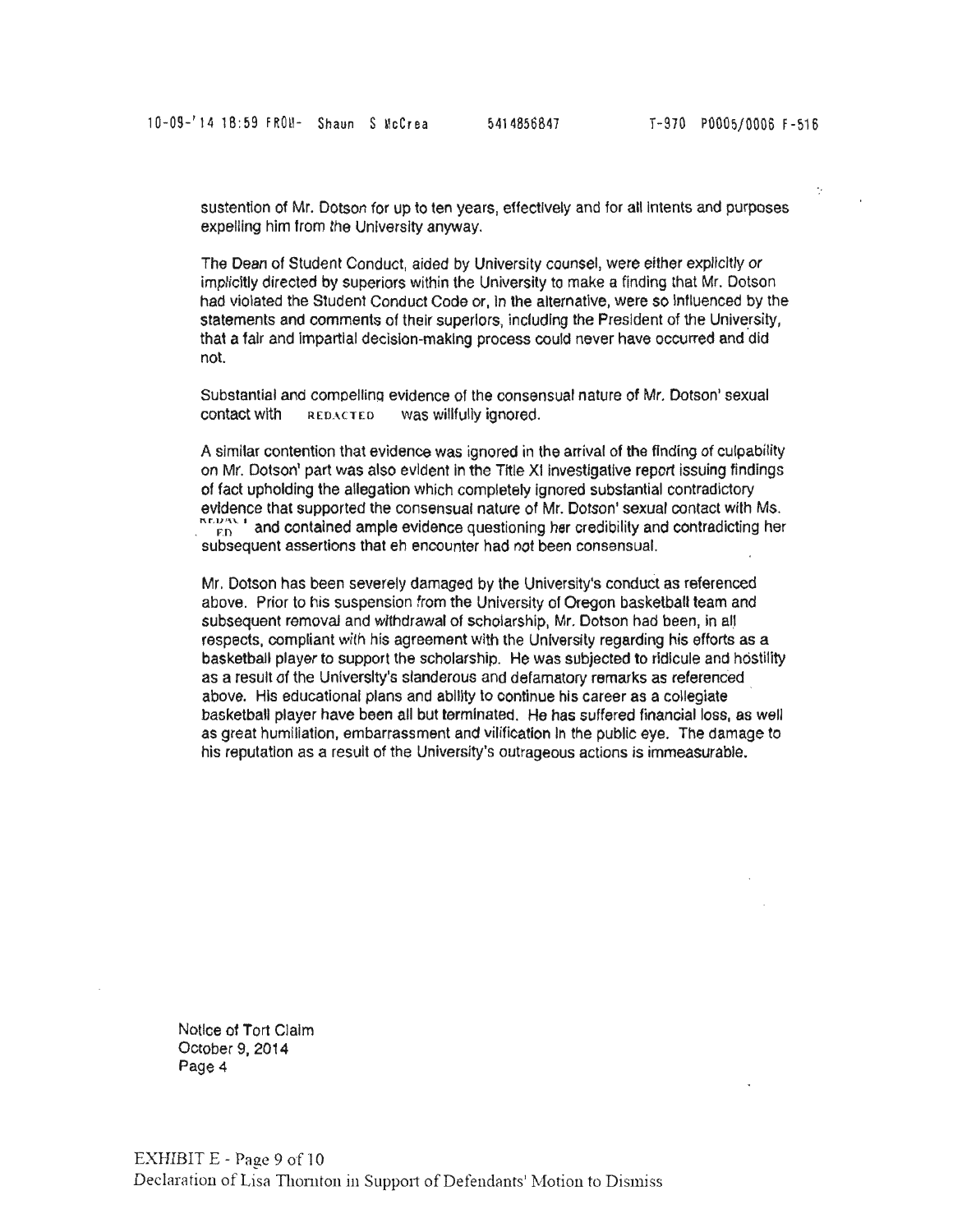Correspondence concerning this claim may be sent care of this office.

Sincerely,

McCREA, P.C.

Maun 5 McCrea

Shaun S. McCrea Attorney for Damyean Dotson 1147 High Street Eugene, OR 97401 541-485-1182 Fax 541·485·6847 E-mail: [shaun@mccreapc.com](mailto:shaun@mccreapc.com) 

SMc/kg

Notice of Tort Claim October 9, 2014 Page 5  $\overline{\phantom{a}}$